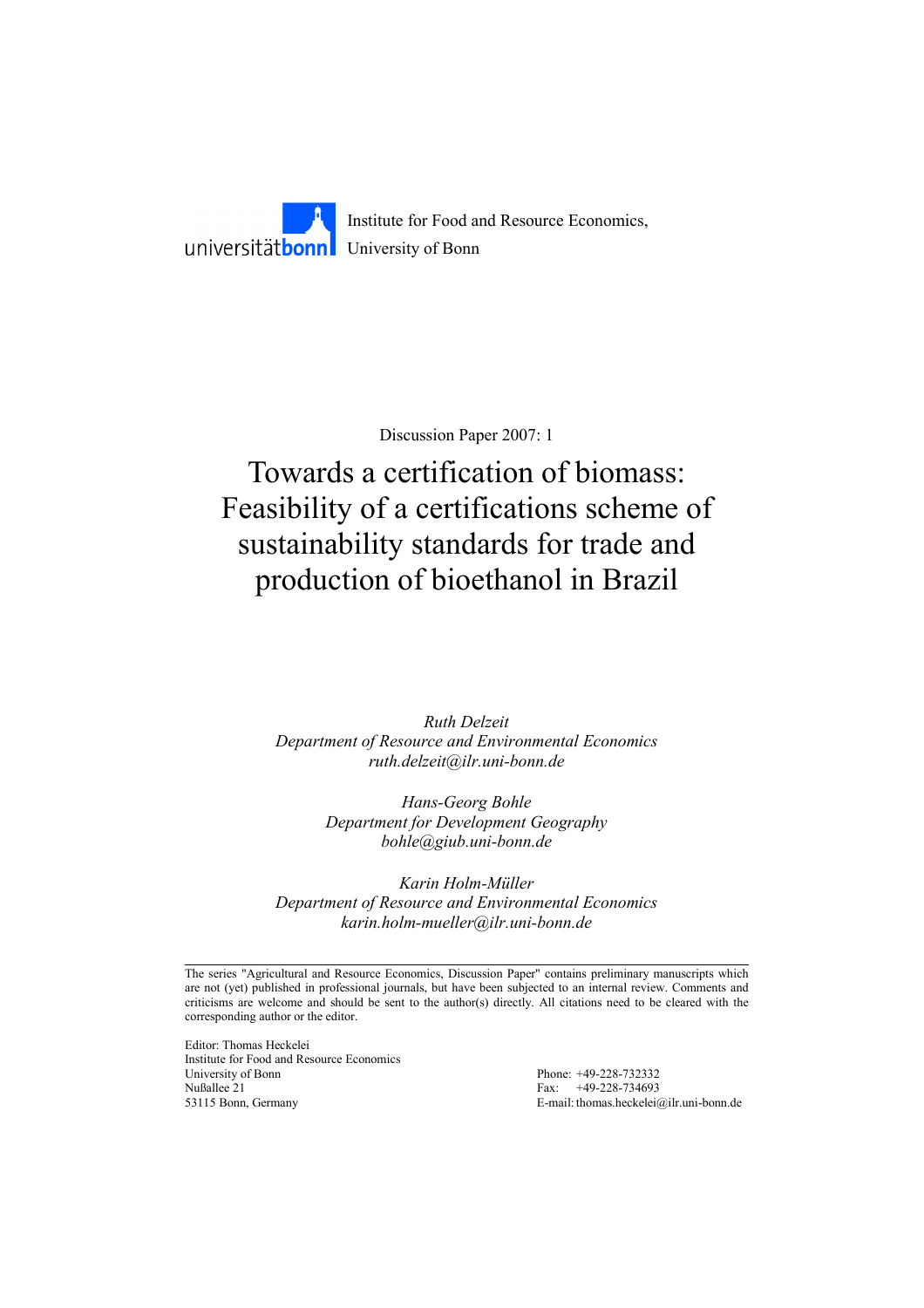# Towards a certification of biomass: Feasibility of a certifications scheme of sustainability standards for trade and production of bioethanol in Brazil

*Ruth Delzeit, Hans-Georg Bohle, Karin Holm-Müller* 

#### **Abstract**

Bioenergy produced from biomass is increasingly used to substitute fossil energy sources. Trade of biomass is expected to increase in the following years due to disparities in production costs and potentials in countries and regions. In this paper the possibility of a certification scheme for minimizing negative socio-ecological impacts and for increasing a sustainable production of biomass is discussed, taking Brazilian bioethanol as an example. This case-study comes up with a first set of feasible sustainability standards for Brazilian bioethanol and discusses issues to be considered when developing sustainability standards. At the same time problematic aspects are identified. When incorporating opinions of different stakeholders, the setting of sustainability standards holds the inherent danger of being used as non-tariff trade barriers. This leads to the need for a regionalisation of sustainability standards and raises questions on structure and level of a certification scheme.

**Keywords:** certification, sustainability standards, bioethanol

**JEL-classification:** F18, Q24

# **1 Introduction**

Bioenergy produced from biomass is increasingly used to substitute fossil energy sources. Main reasons are the reduction of greenhouse gas emissions and concerns about security of energy supply. Trade of biomass is expected to increase in the following years due to disparities in production costs and potentials in countries and regions (HENKE 2005, p. 12, ERICSSON & NILSSON 2004, p.206, IEA 2004, p.18). In addition, changes on the global sugar market (closely related to the market for bioethanol) may allow surplus sugar to be used for the production of bioethanol, particularly in ACP states. The key questions are, how a switch from a non-renewable resource to a renewable one like biomass can be achieved in an ecologically, economically and socially sustainable manner, and what contributions a certification system for trade and production may be able to make.

Theoretical justification for a certification can be found in the principal-agenttheory (see e.g. (MENARD & SHIRLEY 2005, NORTH 2002, WILLIAMSON 1975), and in the occurrence of external effects. The principal agent problem (PAP) oc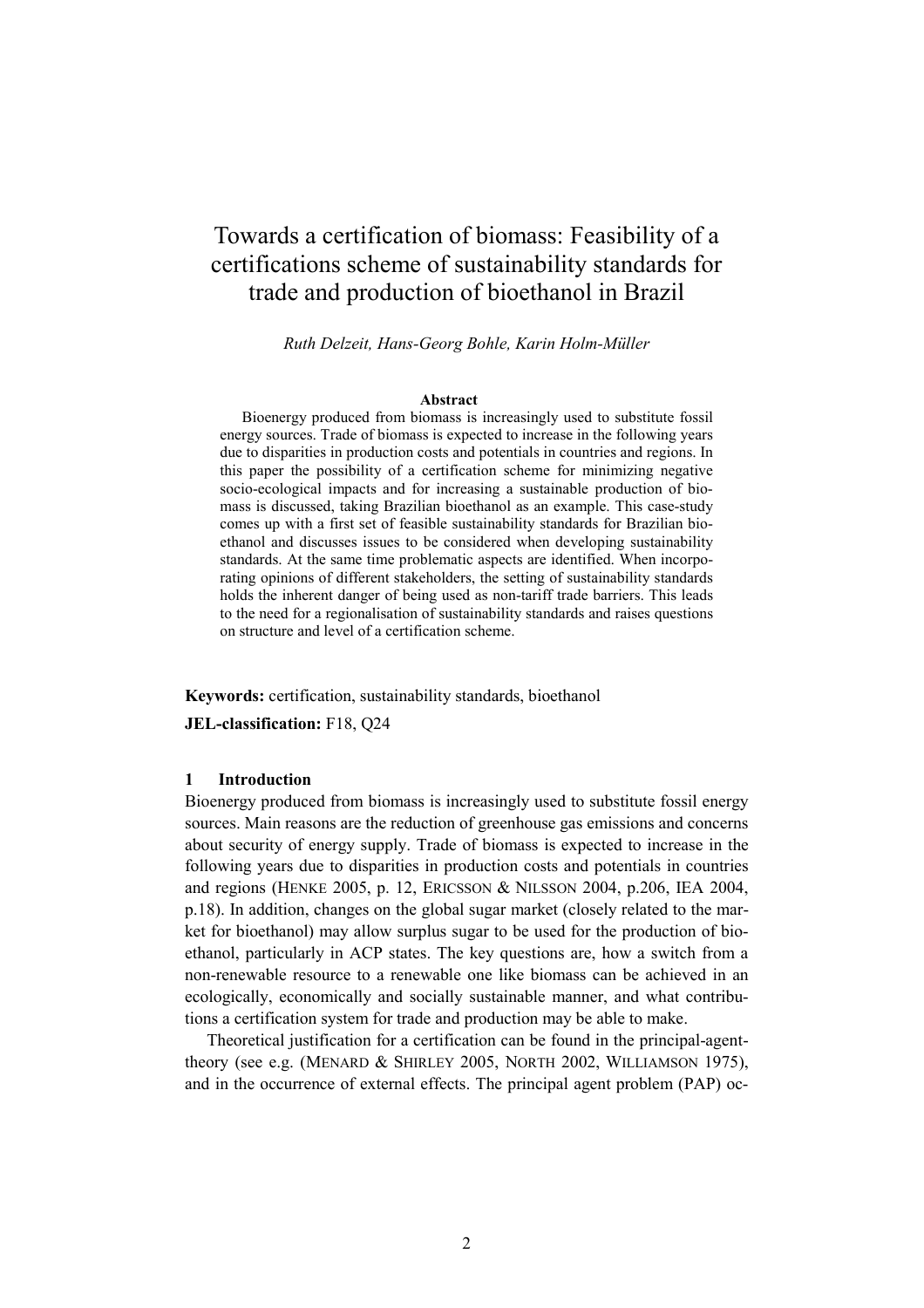curs, when potential consumers of biomass (principals) have little or no information about circumstances of the production important to them as well as about the quality standards in place along the process-chain. For PAP using certificates is a solution for the producer to signal "better" characteristics of its product providing consumers with information relevant to them. This takes place at a voluntary, private level. Currently, for producers of biofuels (agents) there exists no system to effectively demonstrate this advantage.

The switch from fossil fuel to biofuel in the EU and North America is mainly due to policies of governments searching for different aims like protection of climate and diversification of energy supply (HENKE 2005, p. 4ff). These can be regarded as public goods. Thus, environmental policy aims to reduce external effects by using renewable energies as substitutes. In this process, creating new negative external effects has to be prevented. The state is responsible for the avoidance and internalisation of (negative) external effects which might result from the production or use of renewables. Hence, if policies support bioethanol, external effects in producing countries need to be considered. It is therefore an important question to what degree this problem can be addressed by certification.

#### **2 Problem statement**

Motivated by the encouragement of biofuels in general and bioethanol in particular a demand for or interest in a certification of biofuels has risen from different sides (e.g. NGOs, governments, industry). The mineral industry, blending bioethanol in gasoline, is interested in the quality of bioethanol itself and in buying it at lowest price. The customer of gasoline is demanding a low price, but is also concerned about environmental and social issues. With relatively similar prices at gas stations, environmental and social aspects of bioethanol might influence the choice of the customer about from which mineral company to buy the blended gasoline. Therefore, a certification is useful to provide reliable information to the customer and to enable producers to signal the observance of certain standards. On European level, the support of renewable energies is mainly justified by the avoidance of greenhouse gases, security and diversification of energy supply, and employment in rural areas (cp. EUROPEAN COMMISSION 2003, (15), (17), (22), (28), Art. 1). However, these positive environmental and social effects in the countries using renewable energies might be "neutralized" by negative effects in producing countries (in European or third countries). That is why the European Commission states that "only biofuels whose production in the EU and third countries complies with minimum sustainability standards will count towards the targets." (EUROPEAN COMMISSION 2006, p.8). Currently, no bio-energy standards exist relating to environmental, social, and economic issues. Previous research into the possible production of energy crops mainly dealt with technical and economical potential (see e.g. HENKE 2005, MORRIS ET AL. 2002, PESSOA-JR.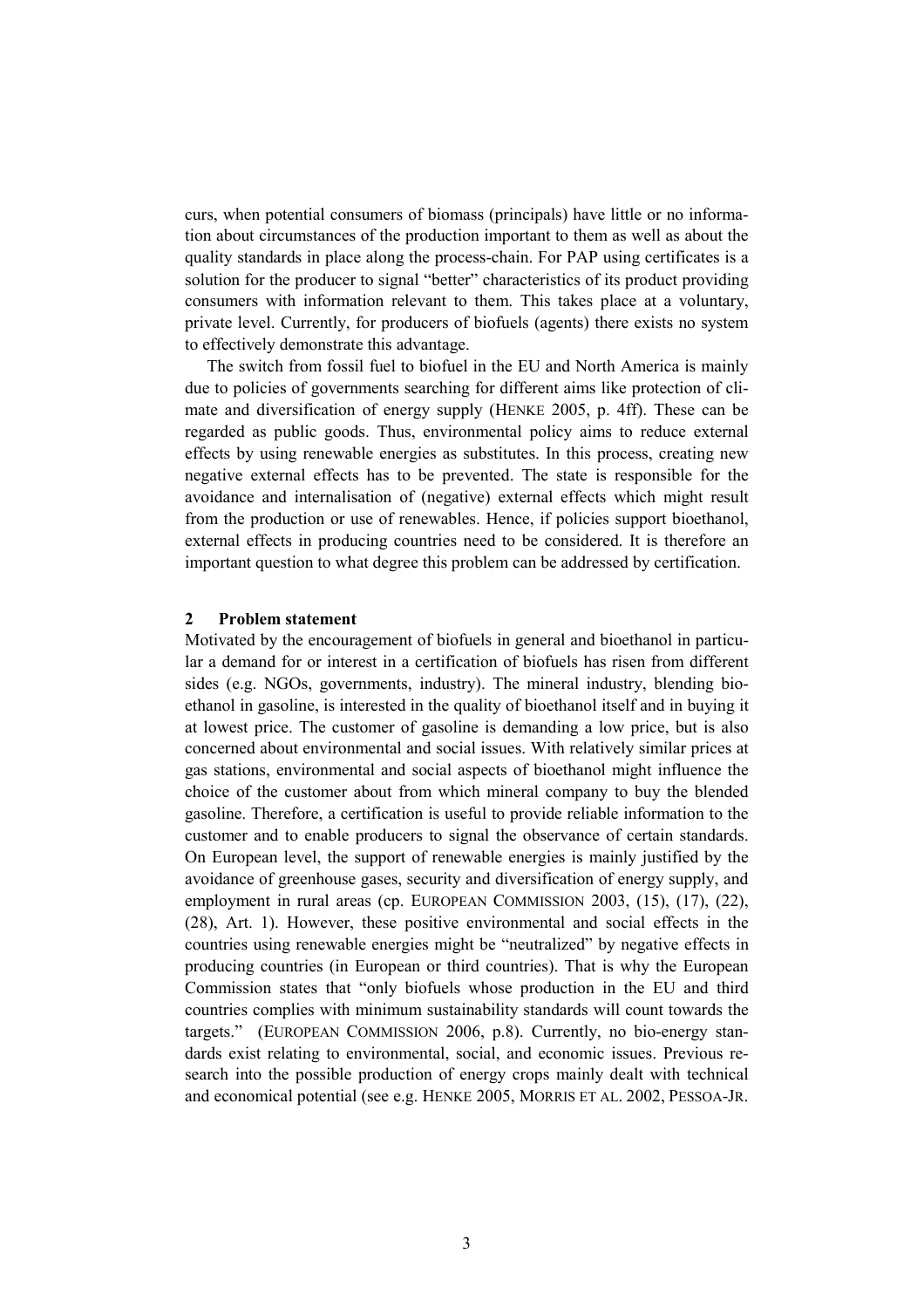ET AL. 2005, SCHMITZ 2005). Analysis concerning local country-specific, social and ecological impacts is missing (ÖKO-INSTITUT 2005, p. 22). Currently, on European and German level minimum standards are discussed, but neither industry nor policy have defined minimum standards yet. Thus, there is increasing demand for a certification scheme, but which indicators are feasible for such a certification scheme is not known. In this study demands of private consumers and public concerns are considered when analysing possible criteria and indicators for a certification system for Brazilian bioethanol.

As there are so far no international guidelines for the trade and production of bioenergy, a checklist needs to be developed, that can be applied on different kinds of biomass originating from different regions. Initial development of standards and certification system research has been started by different institutions, like in Germany the ÖKO-INSTITUT, German Technical Cooperation (GTZ), and the Task 40 of the International Energy Agency. For the latter, LEWANDOWSKI & FAAJI (2004) have developed a multiplicity of criteria and indicators applicable to bioenergy from different existing certification systems, fitting for bioenergy.

Out of this first collection of criteria, this paper aims to develop a selection of criteria and indicators which are suitable and particularly feasible for Brazilian bioethanol. At this stage we do not focus on the legitimisation of discriminating against products that do not fulfil certain requirements, but analyze to what extend indicators named by different stakeholders can actually be obtained in a comprehensible and litigable manner. We are aware of the fact that certification may be abused to build up technical barriers to trade. We will come back to that point in the conclusions.

#### **3 Approach to develop criteria and indicators**

In this paper, criteria are defined to be *"'requirements' (…) that have to be fulfilled for the certification of a product or a production process"* (LEWANDOWSKI & FAAJI 2004, p.6), an indicator is defined as "*a parameter, or a value derived from parameters, which points to, provides information about, describes the state of a phenomenon/environment/area, with a significance extending beyond that directly associated with a parameter value*" (OECD 2003, p. 5).

To include criteria into a certification scheme those criteria must be backed by theory, they must be important to relevant stakeholders, and they must be measurable and verifiable to reasonable costs. Therefore, the development for criteria and indicators which are feasible for Brazilian bioethanol proceeded in four main steps:

a) Collection of possible criteria and indicators:

The sampling was based on a list with 127 criteria for the trade of biomass, selected from existing certification systems for agriculture, forestry, biomass for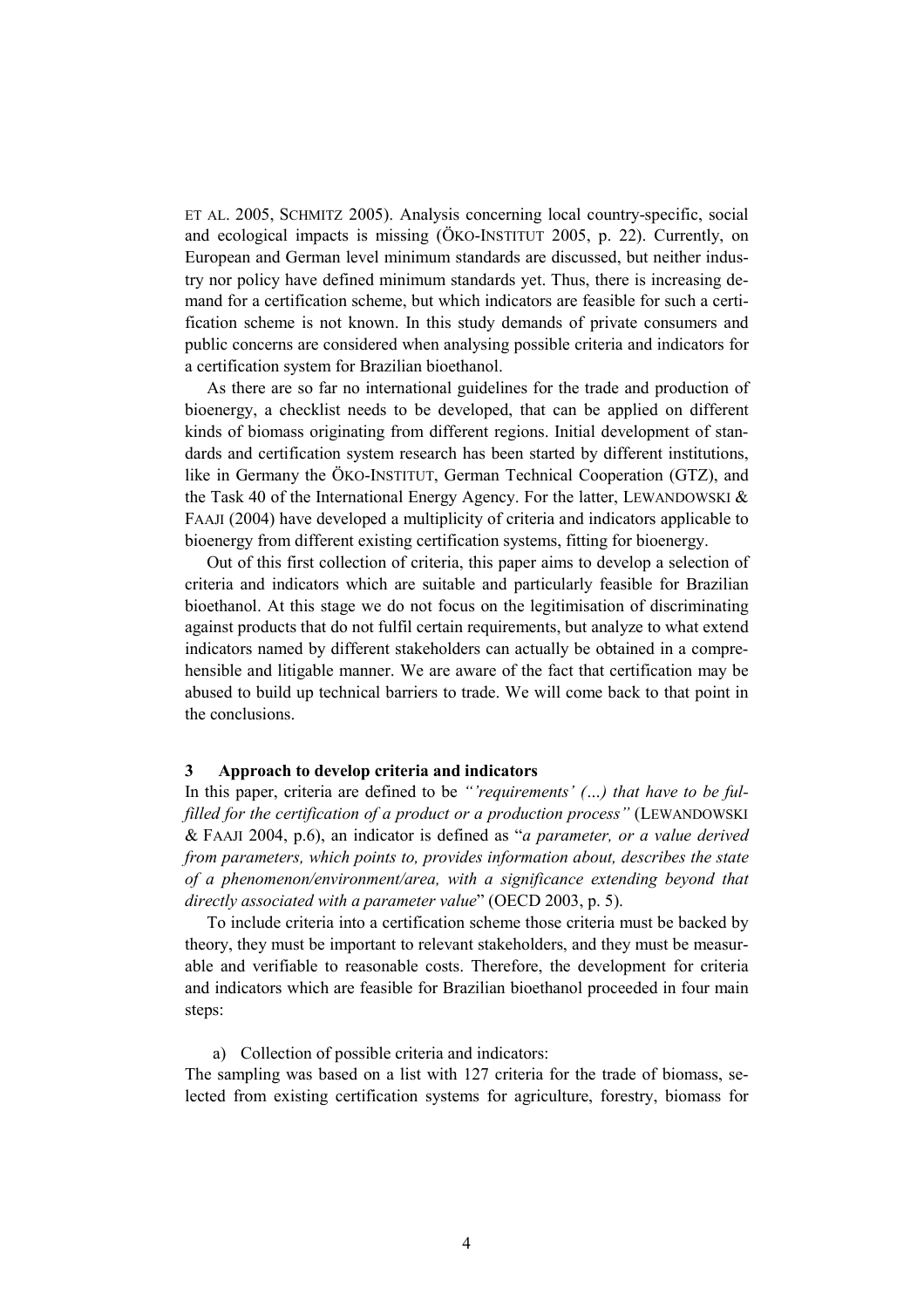energy, fair trade, and general ones by LEWANDOWSKI AND FAAJI (2004). The criteria were then supplemented with indicators from a check-list for vegetables and fruits from EUREPGAP as recommended by researchers of the GTZ and other consulted experts. During research in Brazil local literature was reviewed. A publication of the Brazilian certification company IMAFLORA was incorporated, using their socio-environmental standards (particularly important for social criteria). International, national, and federal legislation, affecting the production of bioethanol has been included. Furthermore, a publication of BORRERO ET AL. (2003) gave information on potential indicators. As part of their research, three mills in São Paulo were examined.

Assuming that Brazilian actors possess important local knowledge and cannot be excluded from a successful certification process, interviews were held with actors, and different groups of interest were identified (see Table 1). Interview partners were selected according to "theoretical sampling" (LAMNEK 2005, pp.190-192). All interviews were taped and subsequently transcribed in a summarized form<sup>1</sup>. The transcriptions followed a list of criteria which can be interpreted as "units of meaning"(see MAYRING 2002). The summarized results were listed in a table according to the criteria and indicators. In addition to the collection of criteria and indicators, interviews gave first estimation of the suitability, allowing an assessment of the importance of indicators to Brazilian experts (see d).

| <b>Group of interest</b>  | Number of Interviews n= 14 |
|---------------------------|----------------------------|
| 1) Producers and Industry | 3 (Brazilian)              |
| 2) Governmental           | 3 (Brazilian)              |
| 3) Buyers and Consumers   | 3 (German)                 |
| 4) NGOS                   | (Brazilian)                |
| 5) Research institutes    | 4 (Brazilian)              |

Table 1: Interviewed Groups

# b) Filtering according to theory

 $\overline{a}$ 

Following SMEETS ET AL. (2005), overlapping criteria, criteria deemed difficult to be operationalised, and with no relevance for trade of bioethanol were dis-

<sup>&</sup>lt;sup>1</sup> According to MEUSER & NAGEL (1991, p.448), a complete transcription is not necessary.

A summarizing protocol can be directly summarized from the tape, though the summary has to be done methodologically controlled (MAYRING 2002, p.94).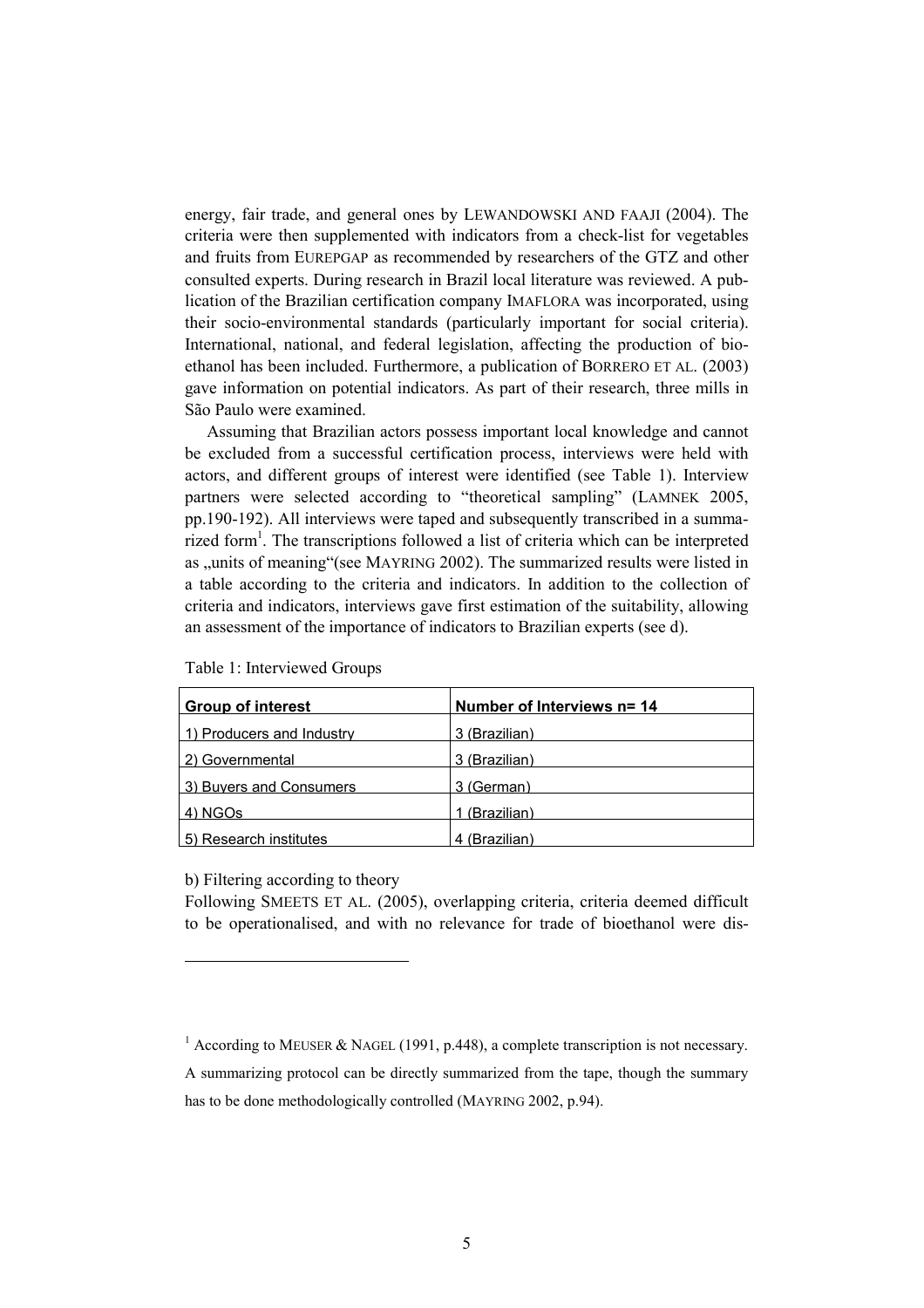carded. This first list of criteria was revised during discussions with researchers from the GTZ, and the University of Utrecht.

Economic criteria, suggested by LEWANDOWKSI & FAAJI (2004) were debarred from the list, as fair trade issues are taken into account in the social criteria, and companies are expected to have an own interest in the viability of their business.

#### c) Filtering according to relevance for users:

The criteria named by Brazilian interest groups were then filtered using the interests of German market actors (mineral oil companies) and European directives. They were then divided into two groups:

Group A (private level): Using qualitative interviews, mineral oil companies in Germany were interviewed in order to discuss their opinion towards the blending obligation for bioethanol and their preferences regarding sustainability standards for Brazilian bioethanol. They are assumed to represent their costumers. These criteria directly address the PAP of adverse selection.

Group B (policy level): By analysing the EU Directive 2003/30/EC, and the Commission Communication "An EU Strategy for Biofuels" (2006), goals and potential criteria from Group B have been obtained. As a certification scheme on the policy level can only be justified with public goods theory only those criteria which affect public goods were considered.

#### d) Filtering according to measurability

This step included checks for the availability of information to satisfy the draft criteria list's indicators and verifiers. The draft check-list was tested during discussion with two experts representing UNICA in the state of São Paulo and on three mills in the North-East states of Pernambuco and Alagoas. Collection of data in each mill in the Northeast took place using visits of different sites of the company (plantation field, laboratory, and industry), interviews, and provision of internal documents.

A classification of the requirements (importance to consumer and public, and measurability) allowed for a selection of indicators. With different efforts different qualities and quantities of information can be received. Information gained was used to divide indicators in three groups of measurability. The first requirement for an indicator to be measurable is that it is quantifiable in principle. "High measurability" then includes indicators which need only easily available information. They are either verifiable by documents, or can directly be assessed when visiting the mill. "Medium measurability" results if additional information needs to be consulted like remote sensing data, or the opinion of third persons. "Low measurability" follows from unreliable sources of information, or high costs to get information.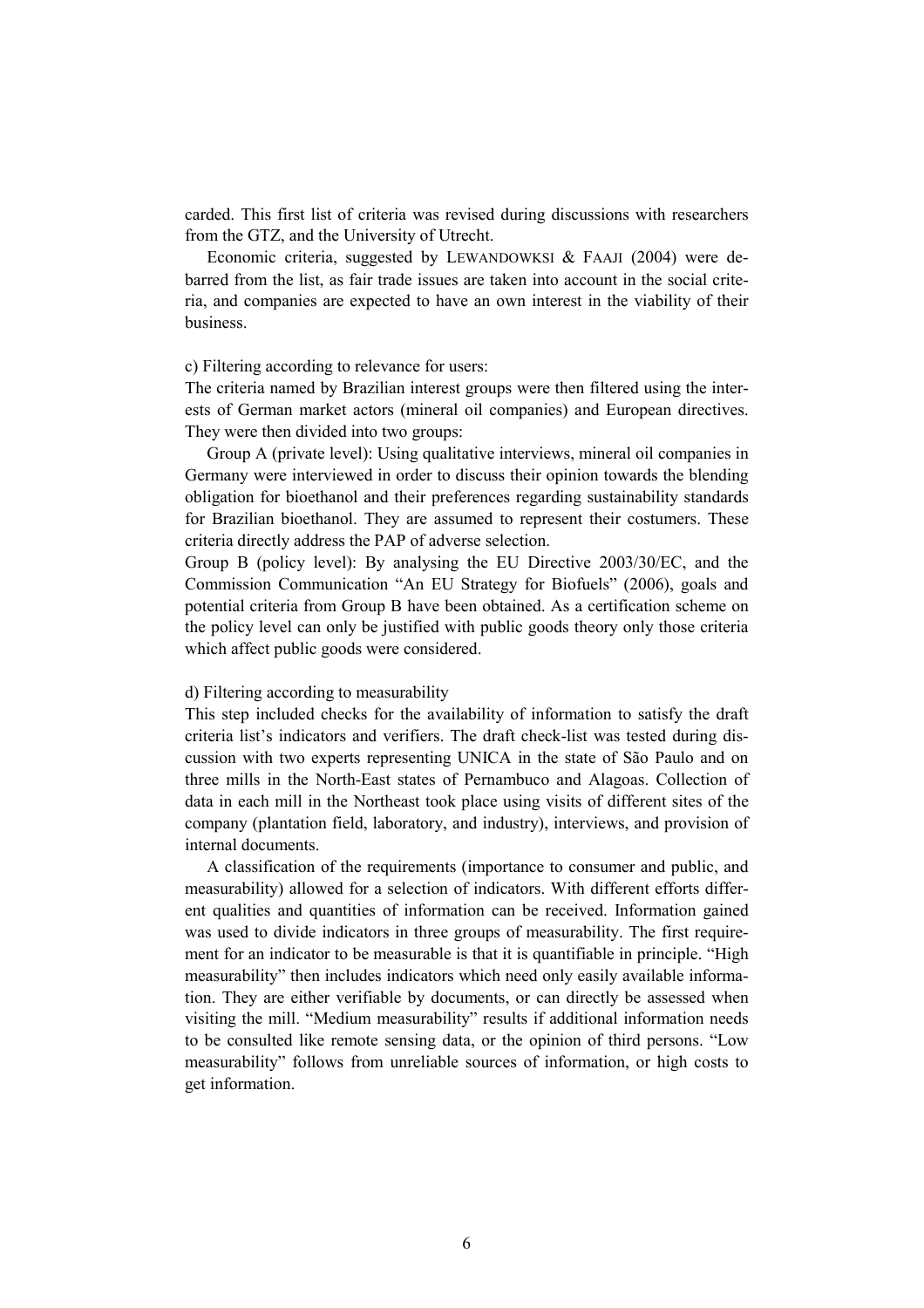After giving an overview on the study areas, results of the analysis are discussed in detail.

#### **4 Description of study areas**

The overall case-study "certification of bioethanol from Brazil" was subdivided into case-studies in the two regions Centre-South and North-East. In the latter, 85% of the production of sugar cane is concentrated (61,4% São Paulo) while the rest is located in the North-East of the country, where sugarcane production has its origins (MACEDO 2005, p. 44). Nowadays, the production in the North-East is less competitive than in the Centre-South-Regions due to climatic and geographical conditions. These two regions of production have been chosen, as they show disparities regarding the natural factors such as climate, and social, economic- and production structures for the production of bioethanol:

## *4.1 South-East region (São Paulo)*

 In São Paulo about 250.000 workers are employed in the sugarcane sector, that is 35,6% of the agricultural workforce (SEADE 2002). The cultivated area in 2004 embraced 49,7% of the total land area (12 355 967 ha) in the South-East, thereof 14,1% for sugarcane (IDGE 2006). In the state of São Paulo 45,6% of the cultivated area was used for sugarcane in 2004 (IGDE 2006). The state represents 62% of sugarcane, 76% of sugar production, and 71% of the Brazilian bioethanol production is concentrated there (SCHMITZ 2005, p. 137). 70% of the cultivated land (with sugarcane) is controlled directly by the 235 mills. Most companies producing sugarcane are owned by sugar- and/or bioethanol-factories (SCHMITZ 2005, p.137).

# *4.2 North-East region (Pernambuco, Alagoas)*

 $\overline{a}$ 

The North-East includes nine states and had a cultivated area of 2.773.227 ha in 2004, 1.137.706 ha of which was sugarcane (IBGE 2006). The production of sugarcane in 73 industrial units is concentrated in the states Pernambuco, Alagoas and Paraíba (Ramon & Marques 2001, p. 11). The agricultural potential<sup>2</sup> limits land used for sugarcane to coastal areas giving the producers the advantage of low

 $2$  The agricultural potential is calculated from soil fertility, climate and relief. It is classi-

fied into seven sections: good, good-medium, medium good, medium, medium-restricted, restricted, and inappropriate by the IBGE.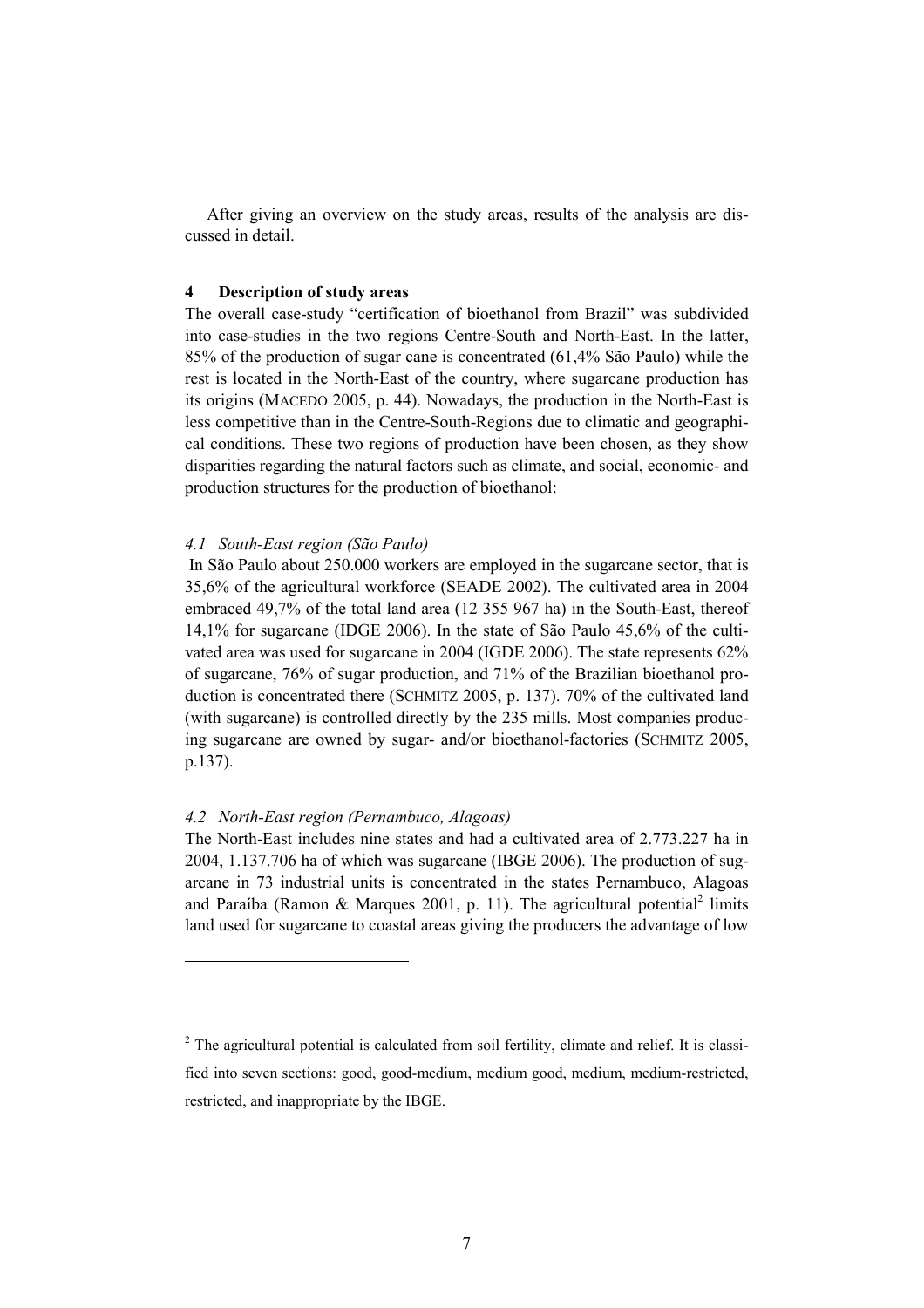transport costs (this is most notably the case for the cooperative visited in Alagoas, where the longest distance from a mill to the harbor is 60km. However, the agricultural potential is medium and medium-restricted in the main production areas. In colonial times, the North-East was the political and economic centre of Brazil and became famous for its dominant landowners (Coronelismo) (PEREIRA 1999, p. 2). The land is still distributed very unevenly (ibid, p. 3).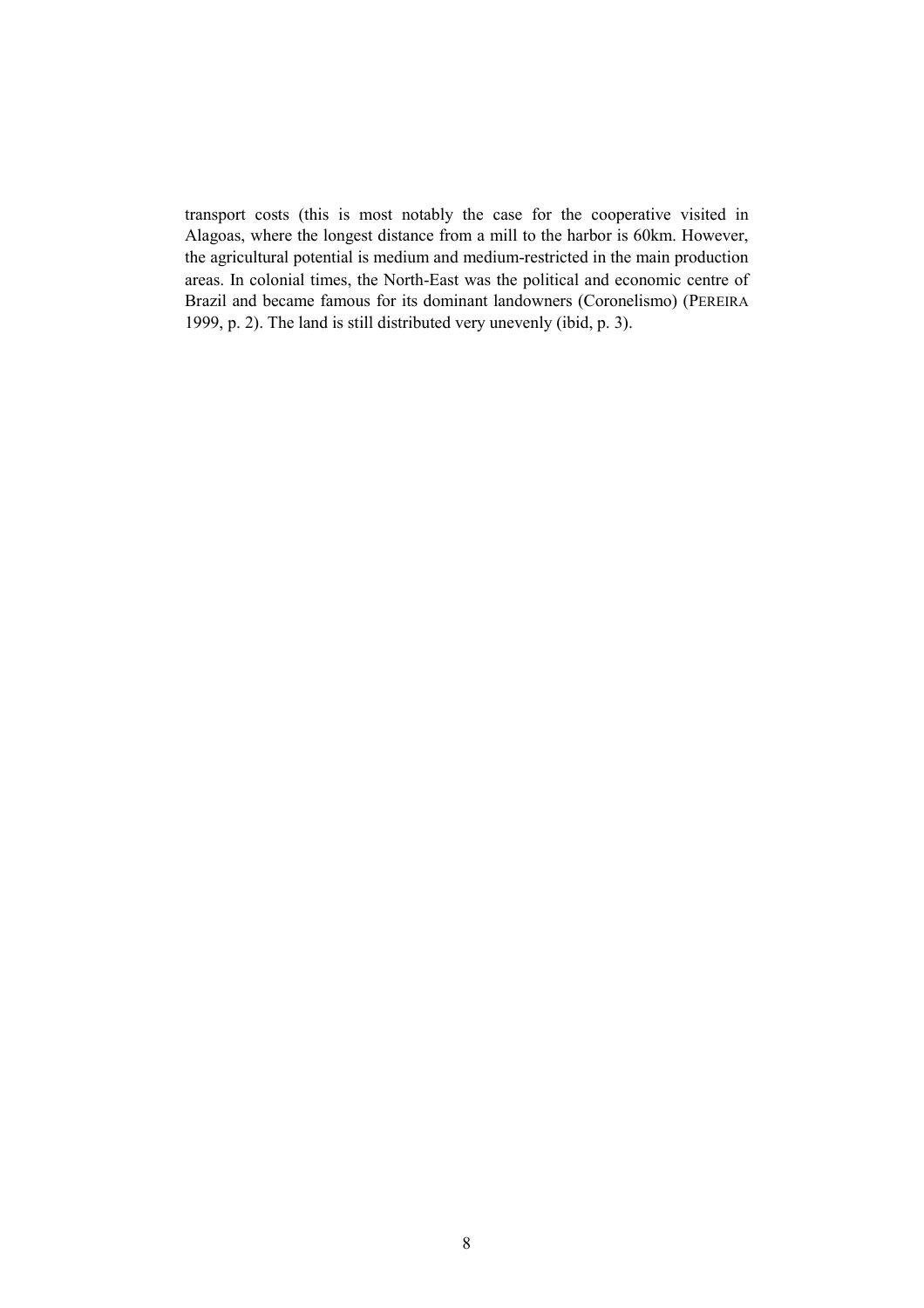# **5 Results**

The results of the sampling and subsequent filtering processes are described and discussed below.

# *5.1 Sampling results*

Simply adding up the criteria from the aforementioned sources (see section 3) resulted in a list of 241 criteria, ranging from economic concerns like the "viability of enterprises" over social concerns like " paying average regional wages" to ecological ones like "crop rotation in place". We classified them into "general criteria" like, for example, traceability or compliance with national laws; into social criteria mainly concerning the livelihood of workers and their families; and into ecological criteria. These constituted the "long- list"<sup>3</sup> which had to be condensed by the different filtering steps.

# *5.2 Filter 1: theoretical considerations:*

After theoretical filtering criteria that address principal agent problems remain for group A, and those that concern public goods are kept in the list for group B. But not all of them are feasible for a certification scheme which in general discriminates between products of specific producers on the basis of their actions or characteristics. Problems like "food security" and "pressure on eco-sensitive areas" result from changes in the agro-economic system and cannot be attributed to single companies. Thus, they had to be discarded from the list of indicators. After this theoretical filtering 41 criteria remain for the private level, 12 remain for the policy level.

# *5.3 Filter 2: relevance for users*

 $\overline{a}$ 

As aforementioned, the concerns for a certification scheme were divided into two groups, whose demands are summarized in Table 2. The interviews with different mineral oil companies (Group A) showed that medium size companies seem to be sceptical towards bioethanol imports and would prefer using domestic sources if possible. Mentioned criteria were the fulfilment of standards regarding environ-

 $3$  The "long list" extravagates the scope of this paper, but can be provided on demand.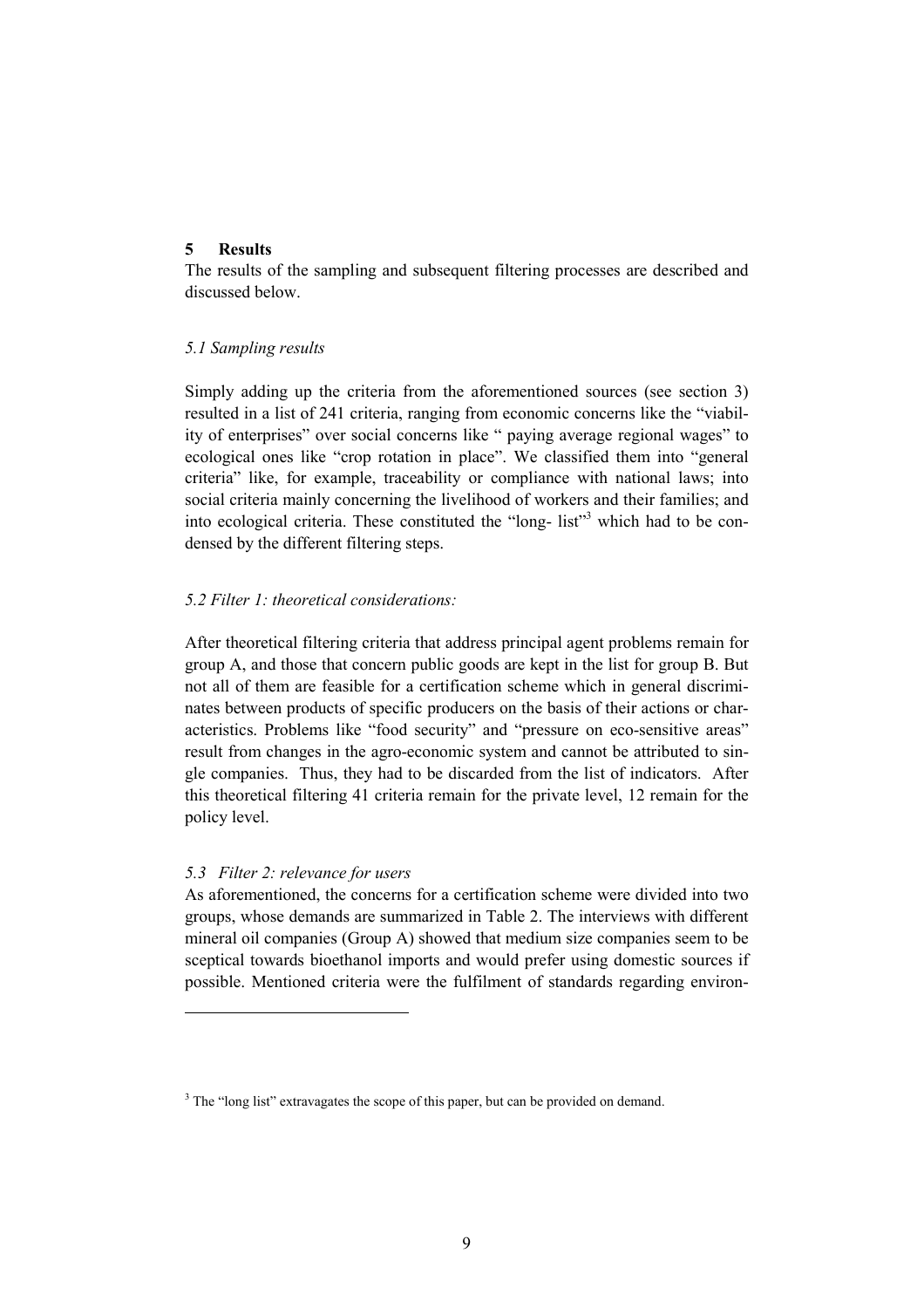mental engineering, structural engineering, and calibration. Different qualities of domestic and imported bioethanol were assumed. Two big oil companies stated that the most important criteria were the positive  $CO<sub>2</sub>$ -balance from "well to wheel" and the quality of bioethanol regarding its final use. These criteria appeared to be directly important for the companies. And additionally due to publicity aspects socio-environmental issues were named as well (see Table 2). This step of filtering resulted in 31 criteria for the private level and 12 for the policy level.

Analysing EU documents for biofuels, the EU Directive 2003/30/EC contains mainly general demands on the production of bio-fuels e.g. environmentally friendly security of supply (see Table 2). The EU Strategy on biofuels gets more detailed, demanding to address concerns like pressure on eco-sensitive systems, soil fertility etc. (see Table 2). Still, the strategy includes very general demands like "being environmentally positive and respecting the Lisbon Strategy".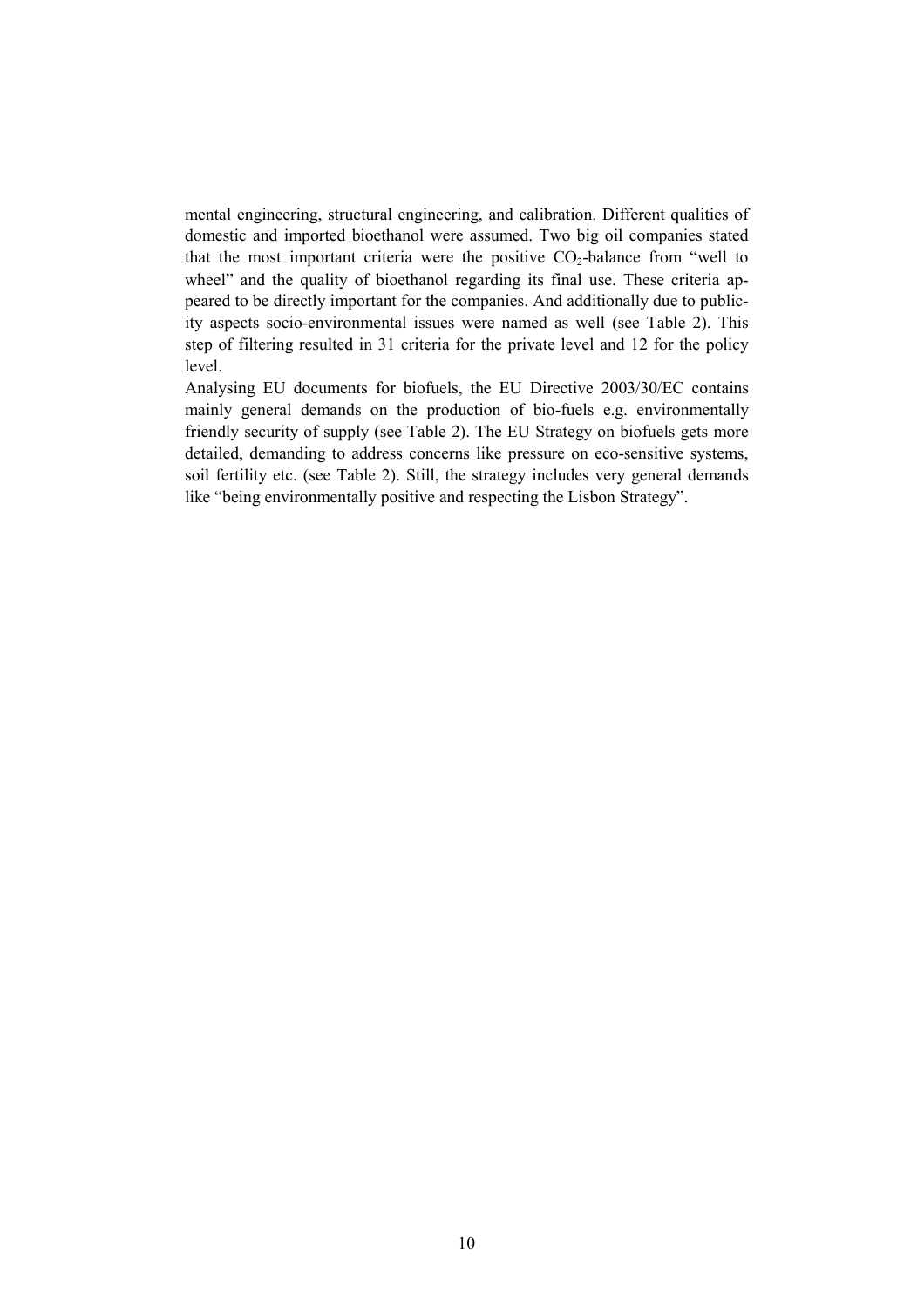Table 2: Issues for criteria from mineral oil industries and guidelines of the European Union

| Group A*                   | Group B**                                               |
|----------------------------|---------------------------------------------------------|
| Positive<br>$CO2$ -balance | Part of the package of measures needed to comply        |
| along the supply chain     | with the Kyoto Protocol (EUROPEAN COMMISSION 2003,      |
|                            | p.6)                                                    |
|                            | Reduction of $CO^2$ -emmissions (EU 2003 p.5, in: The   |
|                            | Commission White Paper 'European transport policy       |
|                            | for 2010)                                               |
|                            | Production and use is globally positive for the envi-   |
|                            | ronment and that they contribute to the objectives of   |
|                            | the Lisbon Strategy taking into account competitive-    |
|                            | ness considerations; (EUROPEAN COMMISSION 2003,         |
|                            | p.4)                                                    |
|                            | Environmentally friendly security of supply (EUROPEAN   |
|                            | COMMISSION 2003, Art. 1)                                |
| Quality of bioethanol and  | Compliance with the quality standards laid down to      |
| handling                   | ensure optimum engine performance. (EUROPEAN            |
|                            | <b>COMMISSION 2003, p.14)</b>                           |
| Conservation of biodiver-  | Pressure on eco-sensitive areas, like rainforests.      |
| sity (rain forest)         | (EUROPEAN COMMISSION 2006, p.7)                         |
|                            | Concerns regarding the effect on:                       |
|                            | - soil fertility,                                       |
|                            | - water availability and quality, and                   |
|                            | - pesticide use (EUROPEAN COMMISSION 2006, p.7)         |
|                            | Ensure the sustainability of biofuel feedstock cultiva- |
|                            | tion in the EU and third countries (EUROPEAN            |
|                            | COMMISSION 2006, p.9)                                   |
|                            | Appropriate minimum environmental standards apply       |
|                            | to feedstock production for biofuels, adapted to local  |
|                            | conditions in the EU and third countries (EUROPEAN      |
|                            | COMMISSION p.10)                                        |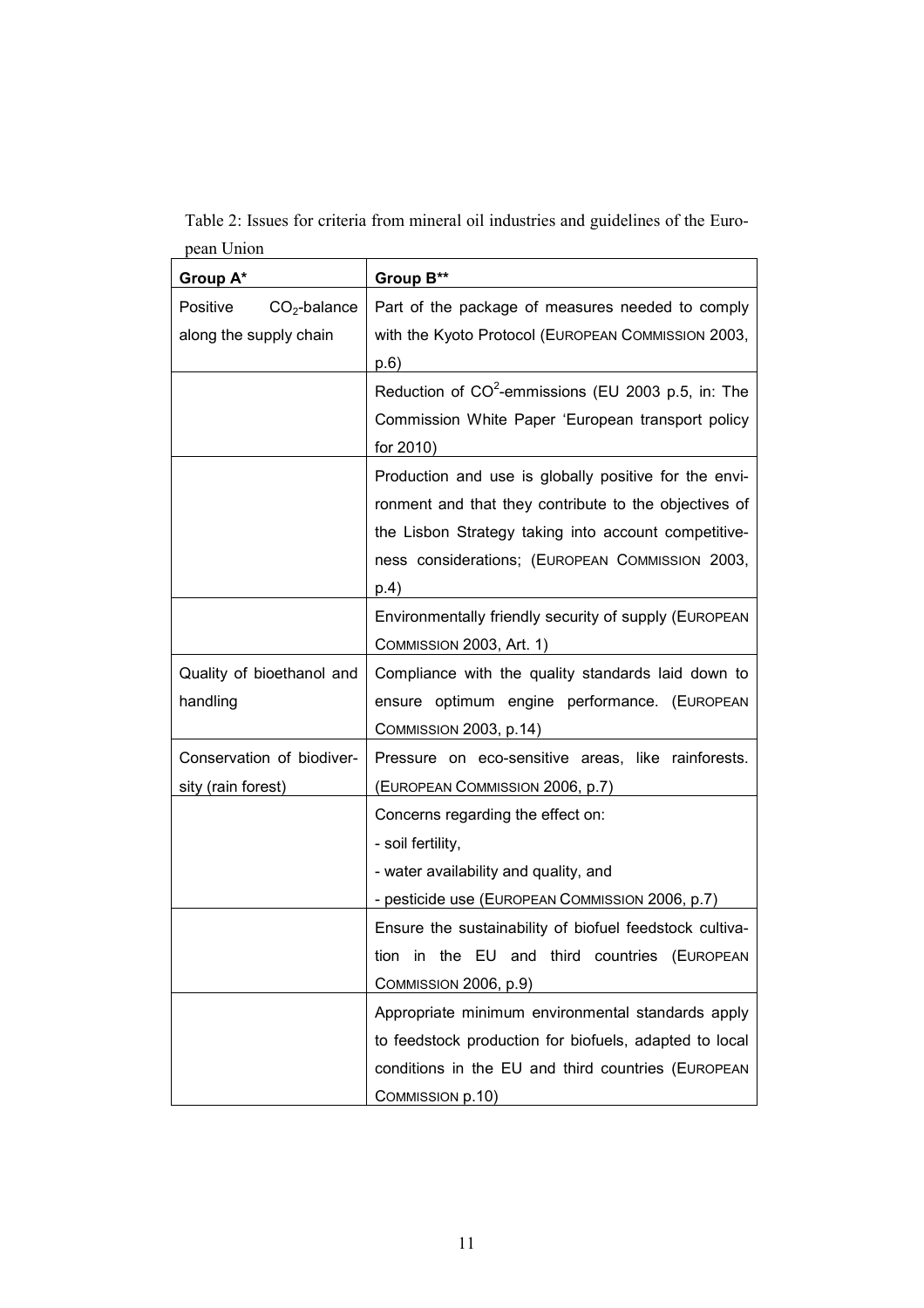| Social issues in countries | Potential dislocation of communities and competition |
|----------------------------|------------------------------------------------------|
| of origin                  | between biofuel and food production (EUROPEAN        |
|                            | <b>COMMISSION 2006, p.7).</b>                        |
| No child labour            |                                                      |
|                            | Any system of certificates would need to apply in a  |
|                            | non-discriminatory way to both domestically produced |
|                            | and imported biofuels and comply with WTO provi-     |
|                            | sions. (EUROPEAN COMMISSION 2006, pp.8-9)            |

*\* Group A represents a collection of aspects quoted by interviewed mineral oil companies in Germany* 

*\*\* Group B is a collection of statements, goal and strategies, citied from the Commission Communication "An EU Strategy for Biofuels" (2006) and the EU Directive 2003/30/EC of The European Parliament and of the Council (2003)* 

This step of filtering results in two different lists of criteria and indicators: one for private certification (group A) and one for a politically demanded certification (group B).

# *5.4 Filter 3: measurability*

The measurability of indicators is determined by the availability of information which is defined by the efforts necessary to receive them. Additionally, the reliability of data is considered. According to the availability of information, the criteria and indicators were classified into the three groups "high, medium and low measurability" mentioned in section 3. For group A, out of 23 social criteria only four can be classified into the category "high measurability, as can five from six environmental criteria, and zero from seven general criteria. For three general criteria, no exact indicators could be defined. A DIN-norm is demanded by the German mineral oil industry, but there is no standard for bioethanol yet.

The availability is particularly low for several social criteria as most of them rely on third person information or documentation of companies. Those were assessed as not being reliable by experts. Regarding ecological criteria, the indicators for positive carbon effect, minimization of waste and crop rotation have been analysed to be only of medium measurability. As those social and ecological criteria were assessed to be relevant by private consumers and/or on the policy level, there is a clear gap between ideal and feasible indicators. In many cases information on the indicators could be made available if someone were ready to pay the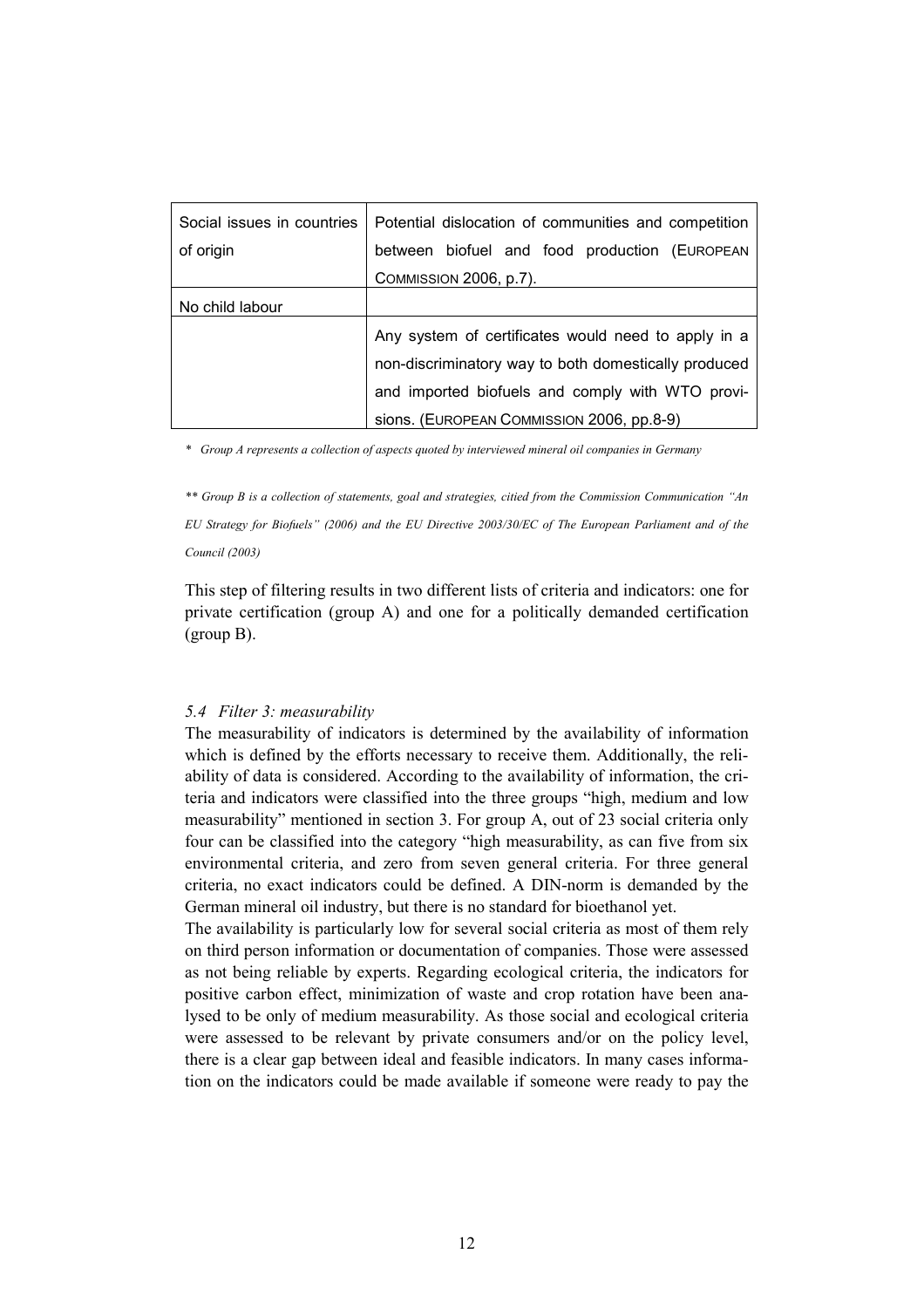costs. In some cases a monitoring system would have to be constructed by the Brazilian government to overcome difficulties. We will now discuss problems of measurability for important indicators in more detail:

### *Important indicators with medium or low measurability*

General indicators: As already mentioned mineral oil companies demand reliable information on the quality of ethanol concerning its use in vehicles. This requirement cannot be fulfilled at the moment as relevant norms have not yet been conceived. Considering the high priority, oil companies assign to this problem it will only be a question of time, though, until the stipulated norm will be developed. Thus, it is included in the final list of criteria and indicators (see table 3).

The conformity with local, national, and international legislation for environmental issues is basically certified by a license which each producer has to apply for at the IBAMA (Ministry for environment and renewable natural resources) which indicates compliance with national law. Furthermore, all social criteria are based on Brazilian legislation. Of course, some violation of national laws may remain undetected, but no other certification system can exclude this possibility either. Another problem arises, when Brazil doesn't enforce obligations from international agreements. In this case it would be more costly to detect compliance to international legislation. Demanding credible information here may as well give additional incentive to Brazil to enforce obligations from international treaties. Hence, this criterion is also included in the final list.

According to some experts, traceability is so far not possible for Brazilian bioethanol, but it can be enforced if it is demanded. In the case of one company visited in the North-East there is documentation from the mill to the harbour, but in the harbour eleven mills use the same tanks for shipping overseas. Possible solutions might include assigning each mill its own tanks for each type of bioethanol, or labelling whole harbours or cooperatives, which make sure that all suppliers conform to the certification rules. Thus, though presently not measurable but essential for a certification, this thorough monitoring has to be included in the list of sustainability standards.

# Social criteria which were particularly named are:

# *All workers receive a minimum salary; Availability of legal contracts*

These two criteria are essential to guarantee a fair payment, and are vital for the fulfilment of other social criteria. All indicators for these criteria relate to employment contracts. Verifiers can basically be checked with the staff records of the companies. This is possible in the case that all workers are registered in an employee book which each entrepreneur officially has to keep. During expert interviews, however, it was mentioned that the verification is problematic, as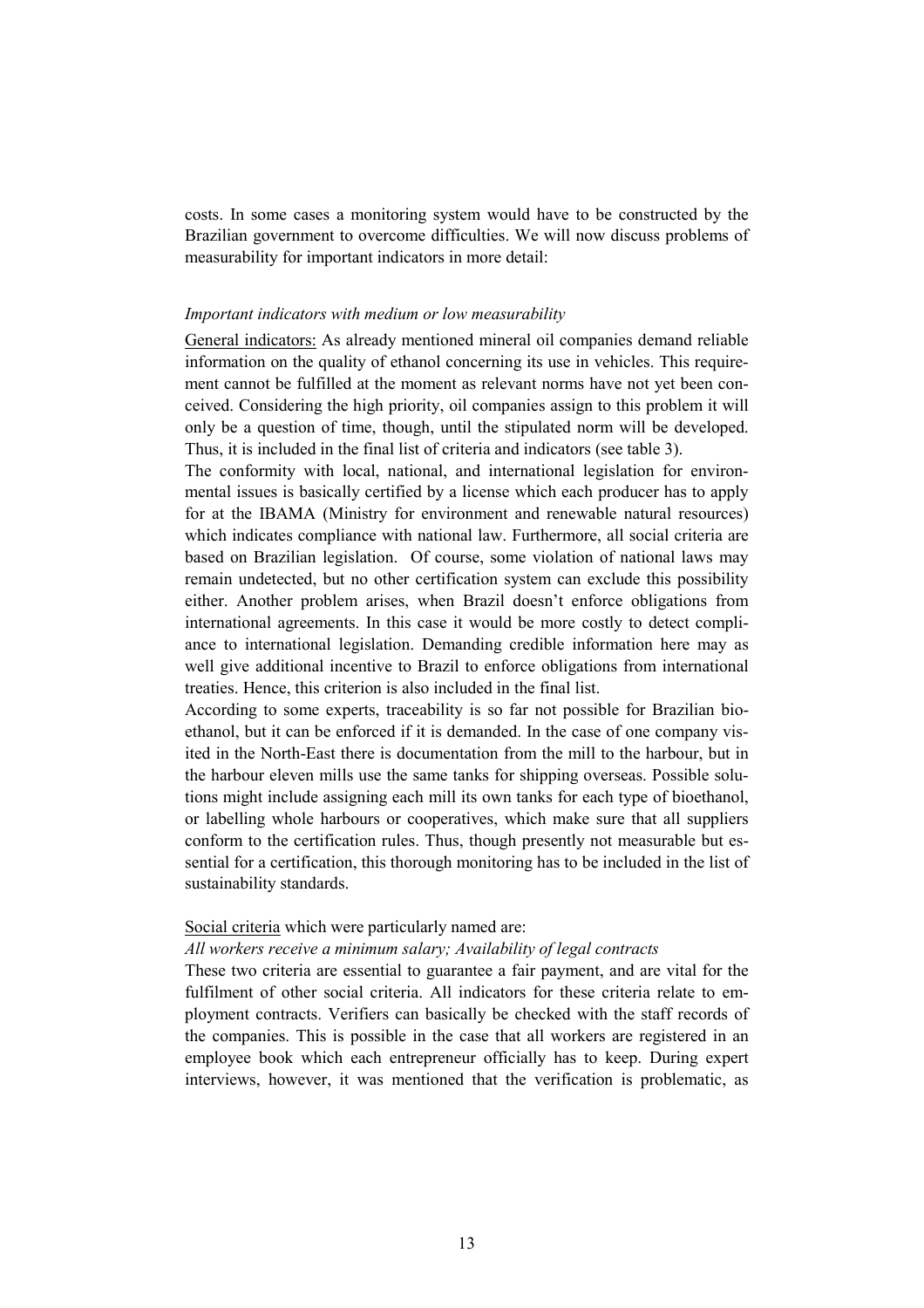some workers are not officially registered, and do not receive legal contracts. A solution might be the comparison with data of the PNAD (Pesquisa Nacional por Amostra de Domicílios) based on official employer declarations, and RAIS (Relação Anual de Informações Sociais) based on declaration of workers. Both sides are controlled by the Ministry of Labour. Unfortunately, these data are mainly collected for city-based employers and do not provide information on certain companies. Hence, they cannot be used for the verification of the indicators. Another option is consulting the labour unions. They do not have data of each illegally employed worker or single companies, but can give a credible approximate overview for their region. The mills visited stated that all of their workers were legally contracted. In one mill, an outsourced contractor employs the seasonal workers, but this depends on the size of the company. Starting at a certain size, companies use sub-contractors (personal information of an interviewed manager). For the Centre-South, the problem of outsourcing mainly results from migrating workers. As a result the law has recently been changed, moving the responsibility from subcontractors to the mills, and meaning more incentives to mechanize the harvest. Hence, the measurability of this criterion was assessed to be low by interviewed experts, and has been debarred from the final list.

#### *Child-labour:*

 $\overline{a}$ 

All interviews showed that this criterion is very important to NGOs and consumers and still presents a problem in Brazil. Moreover, the fulfilment of this criterion is important for reputations of both producers and consumers. Child-labour is an issue which is often discussed in public and is therefore a subject of reputation, with much potential for bad publicity. The indicator to prevent child-labour is that all workers have valid working contracts, which points to the aforementioned problem with legal working contracts.

The mills visited in the North-East (all mills in the CRPAAA) are certified according to the "Fundação Abrinq"<sup>4</sup>. It was suggested to use this existing certification as an indicator for this criterion. Still, the credibility of the certificate has to be examined before using it. It was not possible though to assess the credibility of this certificate, and therefore, the criterion has been excluded from the final list.

<sup>&</sup>lt;sup>4</sup> This is a Brazilian organisation which certifies companies for not employing children.

They receive a certificate calling them "Empresa Amiga da Criança" (Company Friend of Children)

http://www.fundabrinq.org.br/portal/alias\_abrinq/lang\_en-US/tabID\_112/ DesktopDefault.aspx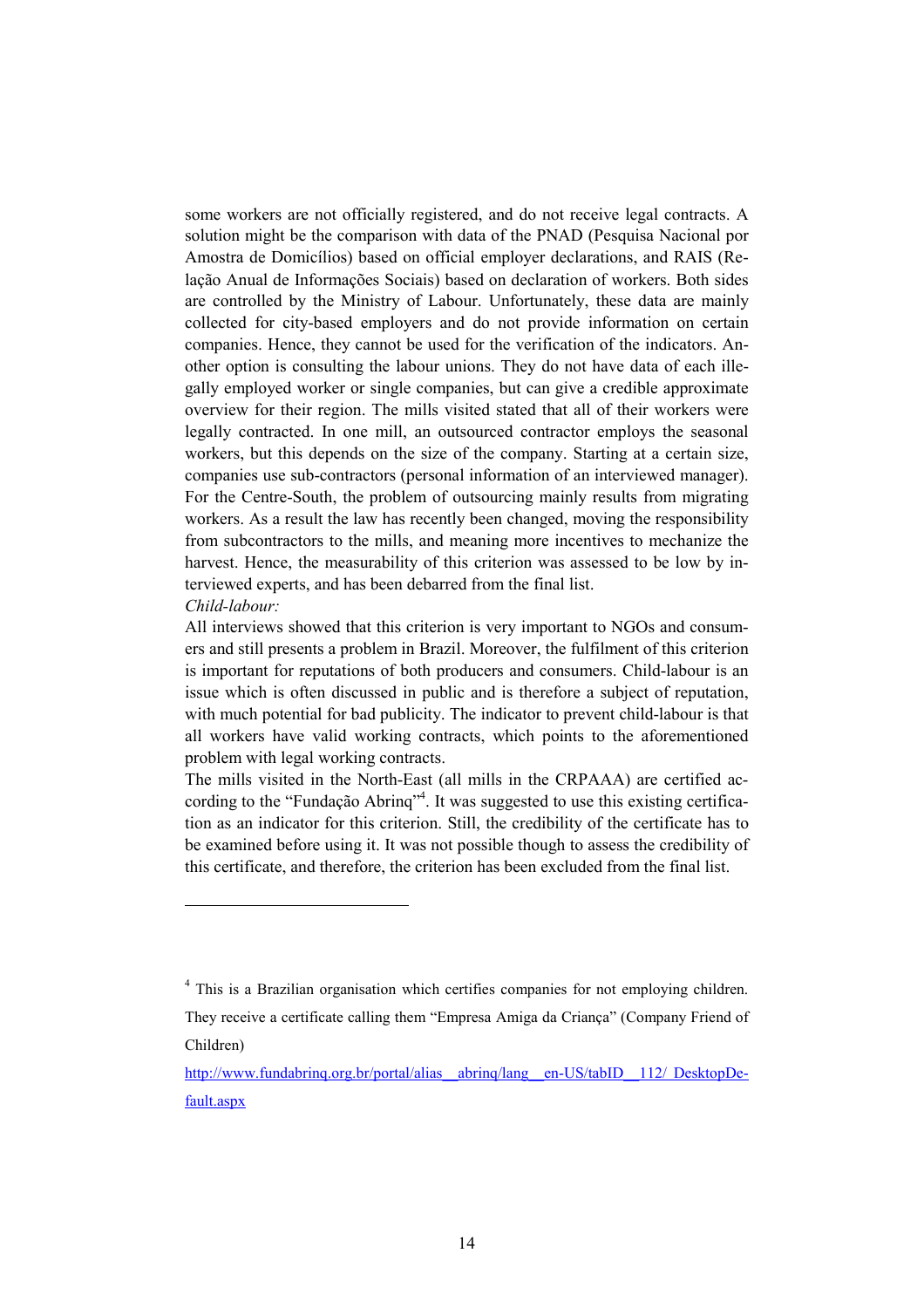Environmental criteria generally show a higher measurability. For some criteria some indicators are classified to have a low or medium measurability, but as most of the criteria possess several indicators of different measurability, none but one had to be excluded:

# *Positive carbon balance:*

The indicator for net savings of bioethanol, compared to fossil fuel is demanded to be measured according to a methodology of the Clean Development Mechanism (CDM). No projects for the use of bioethanol have yet been submitted at the CDM. Therefore, there are no experiences to study the use of their methodology. As bioethanol was already in use in Brazil at the carbon management baseline of 1990 only improvements in the technique and efficiency can be credited. Recognition of these is planned in the future. One of the mills visited has applied to receive credits for producing electricity from bagasse. According to a representative of UNICA, it is possible to measure the carbon reduction benefits, as there have been previous measurements (not according to the CDM methodology, but data is available). Overall, the mills visited do not yet possess techniques to measure their emissions, but already have some documentation about diesel used for their transportation fleet.

In summary, some of the important criteria with low or medium measurability of indicators are generally verifiable in principle and are demanded by the consumer groups. Nevertheless, for the moment there are no incentives for mills to monitor these social and ecological effects, and data are thus not available. This could change easily though, if it is deemed beneficial by the mills.

#### *5.5 Regionalisation*

The field study revealed the need for different standardization of indicators in the selected regions, caused by different natural conditions, and political, social and economic structures. Furthermore, we observed different environmental legislations, agricultural and social structures, like employment in the agricultural sector, income, prices, costs, and distribution of land. Examples for the need of a differentiation in criteria fulfilment are:

Living/working conditions: As there are basically no migrant workers in the North-East, it is not reasonable to demand habitable lodging etc. on the site for them. In the North-East, the focus should be put on the supply of appropriate food during work, in particular for field-workers. In the South-East, the latter issue is important as well. Additionally, due to the seasonal migrant workers, the adequacy of their living conditions needs to be addressed.

Compliance with law: Burning of sugarcane: The applicable national legislation is different in the two regions. Consequently, the share of non-burned areas, which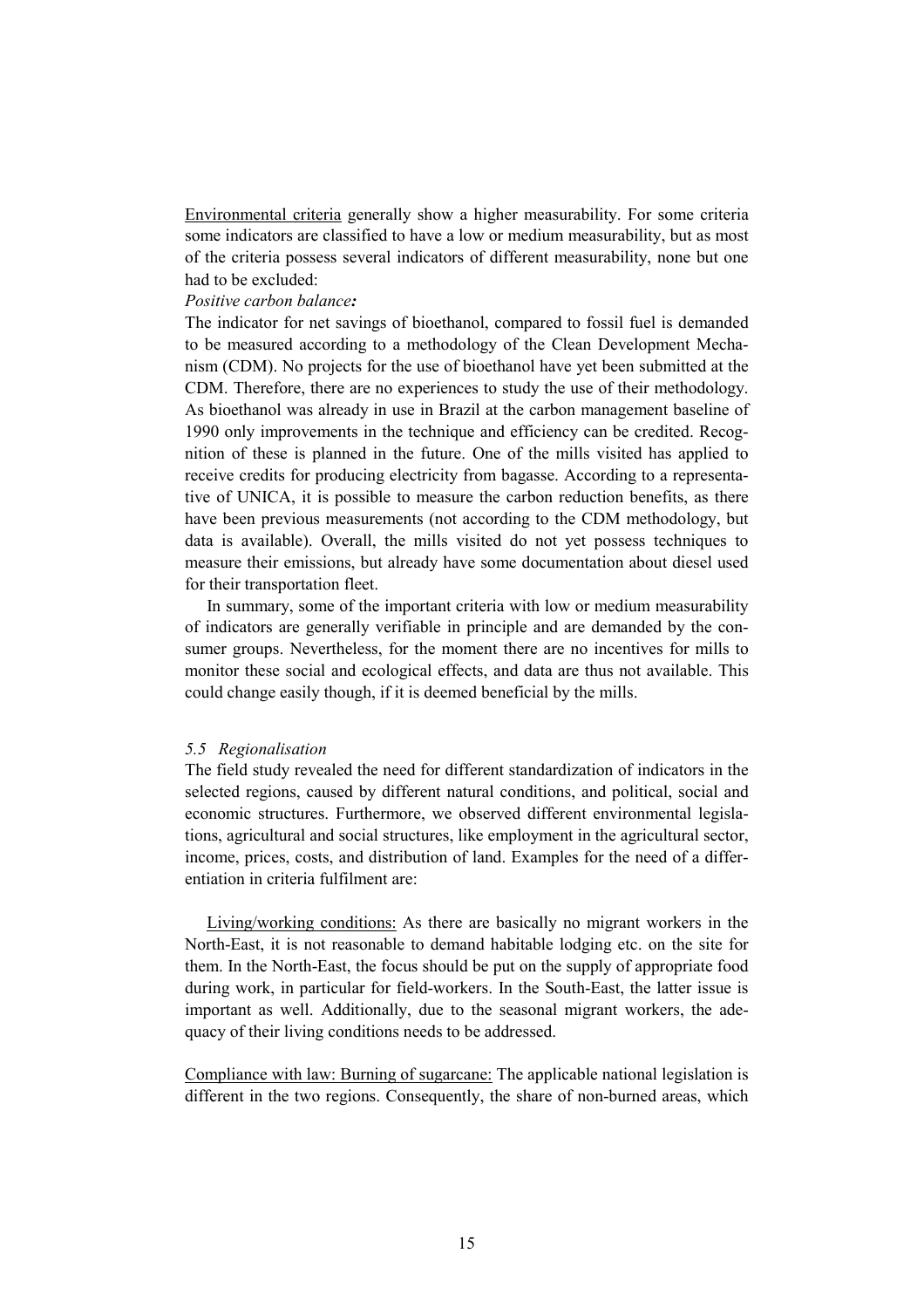are mechanically harvestable, has to be 30% in São Paulo by 2006, and 50% by 2011. A further share of 10% needs to be harvested without burning in areas where mechanization is not possible by 2011. In Alagoas and Pernambuco, according to their national legislation, since 2003, 25% has to be harvested without burning where possible, and 50% by 2008. In these latter states, regulations for areas where mechanization is not possible have not been established. In the other areas, the phasing out is supposed to happen faster than in São Paulo. Hence, in Brazil, legislation has already been adopted to the differing regional relief and climate, "natural basics" respectively.

Water usage: As irrigation with water from sources outside the industrial process does not occur in the South-East, related indicators are not applicable to them. Water use in the processing industry is to be handled equally in both regions.

In summary, when testing criteria and indicators for feasibility, factors at global, federal and national levels need to be included. Thus, there is the need to adapt criteria and indicators on an agro-regional level.

#### *5.6 Summary*

The final lists (Table 3) include feasible criteria and indicators for a certification scheme. Some criteria deemed of primary interest to users and/ or considered in official EU documents are not sorted out due to the possibility to increase their measurability. The lists' criteria and indicators are divided into general, social and environmental criteria. They include those being relevant for public or consumers, and those being classified to have a high availability of information. Due to differences in relevance and structure (private/governmental), the lists for group A and B differ.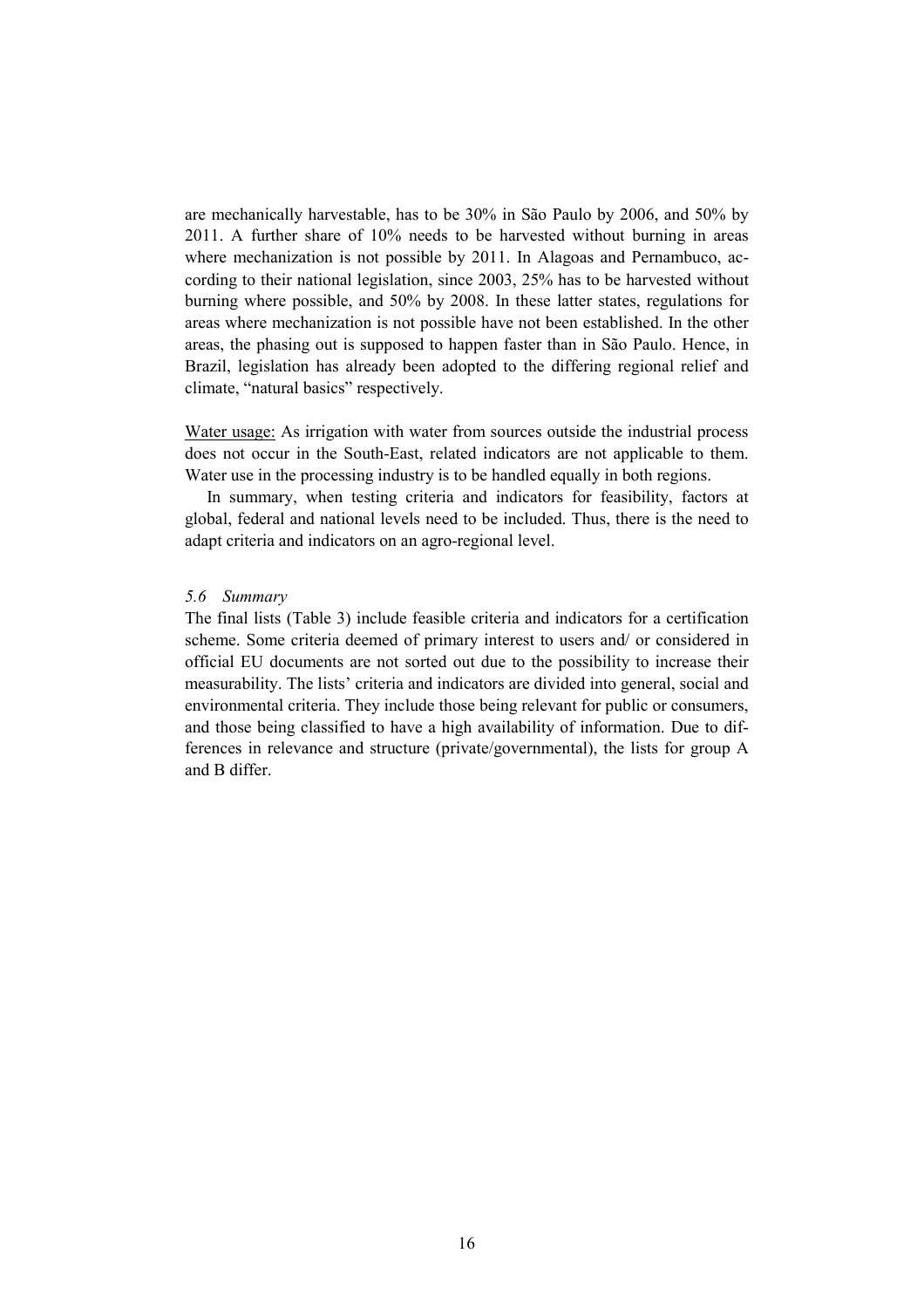# Table 3: Final list of criteria and indicators

Results for group A

| Area of con-               | <b>No</b>      | <b>Criteria</b>                                                 | <b>Indicators</b>                                                                  |
|----------------------------|----------------|-----------------------------------------------------------------|------------------------------------------------------------------------------------|
| cern                       |                |                                                                 |                                                                                    |
| General criteria           |                |                                                                 |                                                                                    |
| Traceability               |                | Ethanol has to be traceable back to the company where it has    | Documents are available which show the movement of the product in each             |
|                            |                | been produced (c)                                               | chain of the production chain. (c)                                                 |
| Quality                    | $\overline{2}$ | DIN norm has to be fulfilled                                    |                                                                                    |
| Social criteria            |                |                                                                 |                                                                                    |
| of $\vert 3$<br>Protection |                | An assessment of the potential safety and health risks has been | Has a risk assessment been used to develop an action plan to promote safe          |
| human safety               |                | performed (a)                                                   | and healthy working conditions? (e)                                                |
| and health                 |                |                                                                 | Is a member of management clearly identifiable as responsible for worker           |
|                            |                |                                                                 | health, safety and welfare issues? (d)                                             |
|                            |                |                                                                 | Do regular two-way communication meetings take place between management            |
|                            |                |                                                                 | and employees? Are there records from such meetings? (e)                           |
|                            | 4              | A safe and healthy work environment, with aspects such as       | Are workers (including subcontractors) equipped with suitable protective cloth-    |
|                            |                | machine and body protection, sufficient lighting, adequate in-  | ing in accordance with label instructions? (c)                                     |
|                            |                | door temperature and fire-drills (a)                            | Is protective clothing and equipment stored separately from crop protection        |
|                            |                |                                                                 | products? (c)                                                                      |
|                            | 5              | Availability of document routines and instructions on how to    | Is a record of training kept for each worker? (e)                                  |
|                            |                | prevent and handle possible near-accidents and accidents. (a)   | Is all staff which has contact with crop protection products submitted voluntarily |
|                            |                |                                                                 | to annual health checks in line with guidelines laid down in local codes of prac-  |
|                            |                |                                                                 | tice? $(e)$                                                                        |
|                            |                |                                                                 | Has formal training or instructions been given to all workers operating danger-    |
|                            |                |                                                                 | ous or complex equipment? (d, f)                                                   |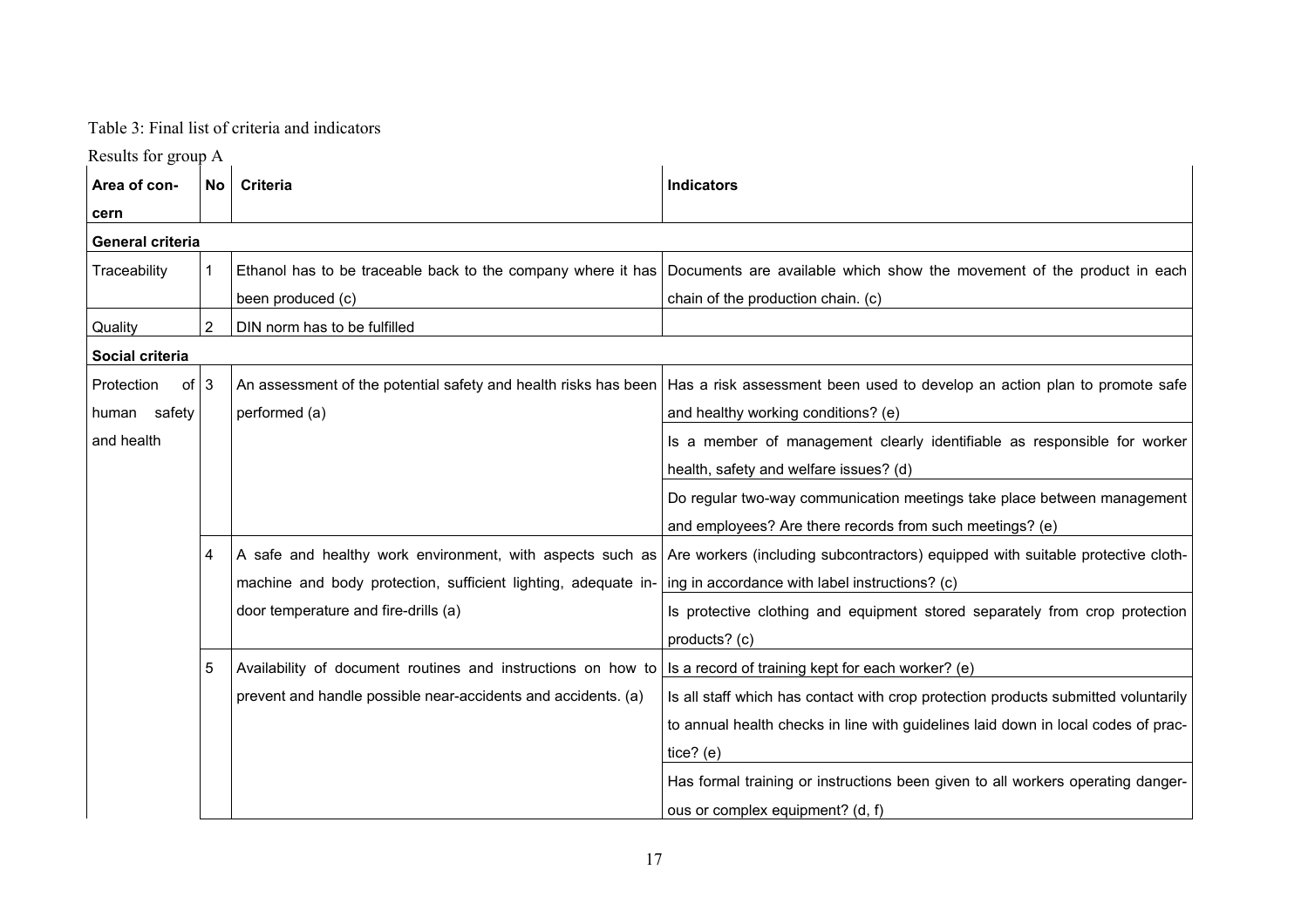|                            |    |                                                          | First aid boxes must be present at all permanent sites and in the vicinity of<br>fieldwork. (d)                                             |
|----------------------------|----|----------------------------------------------------------|---------------------------------------------------------------------------------------------------------------------------------------------|
|                            |    |                                                          | Are hazards clearly identified by warning signs? (e)                                                                                        |
|                            |    |                                                          | Do accident and emergency procedures exist? (d, f)                                                                                          |
|                            |    |                                                          | Is the accident procedure evident within 10 meters of the crop protection prod-                                                             |
|                            |    |                                                          | uct store? (d)                                                                                                                              |
|                            |    |                                                          | Are signs warning of potential dangers placed on access doors? (d)                                                                          |
| Fair trade con- 6          |    | Transparency and Accountability of Negotiations (a)      | Negotiations between the biomass trader and producer and the results should                                                                 |
| ditions                    |    |                                                          | be documented and be available.                                                                                                             |
| <b>Ecological criteria</b> |    |                                                          |                                                                                                                                             |
| Protection<br>of 7         |    |                                                          | The biomass trade chain belongs to a category of activities with There is a carbon benefit of the biomass trade chain compared to the trade |
| the<br>atmos-              |    | positive carbon impact. (a)                              | chain of gasoline from fossil fuels (using the standard methodology published                                                               |
| phere                      |    |                                                          | by $CDM$ ). (a)                                                                                                                             |
| Conservation               | 8  | No use of GMOs (a)                                       | Planting of any GMO must comply with all existing regulations in the country of                                                             |
| of                         |    |                                                          | production and all existing regulations in the country of the final consumer (c)                                                            |
| biodiversity               | -9 |                                                          | There is no cultivation of sugar cane in protected areas like Are maps available that show the use of land and the natural resources and do |
| existing<br>and            |    | "Àreas de Preservação Permanente" and of Reserva Legal". | these show, that preserved area is not cultivated?                                                                                          |
| ecosystems                 |    |                                                          | A conservation management plan has to be established (either individually or                                                                |
|                            |    |                                                          | on a regional basis) (d)                                                                                                                    |
|                            | 10 |                                                          | The farmer has to consideration of the needs of nature and Does farmer have a management of wildlife and conservation policy plan for       |
|                            |    | species protection (a)                                   | his/her property? (e)                                                                                                                       |
|                            |    |                                                          | Is this policy compatible with sustainable commercial agricultural production                                                               |
|                            |    |                                                          | and does it minimise environmental impact? (e)                                                                                              |
|                            |    |                                                          | Does the plan contemplate the undertaking of a baseline audit to understand                                                                 |
|                            |    |                                                          | existing animal and plant diversity on the farm? (e)                                                                                        |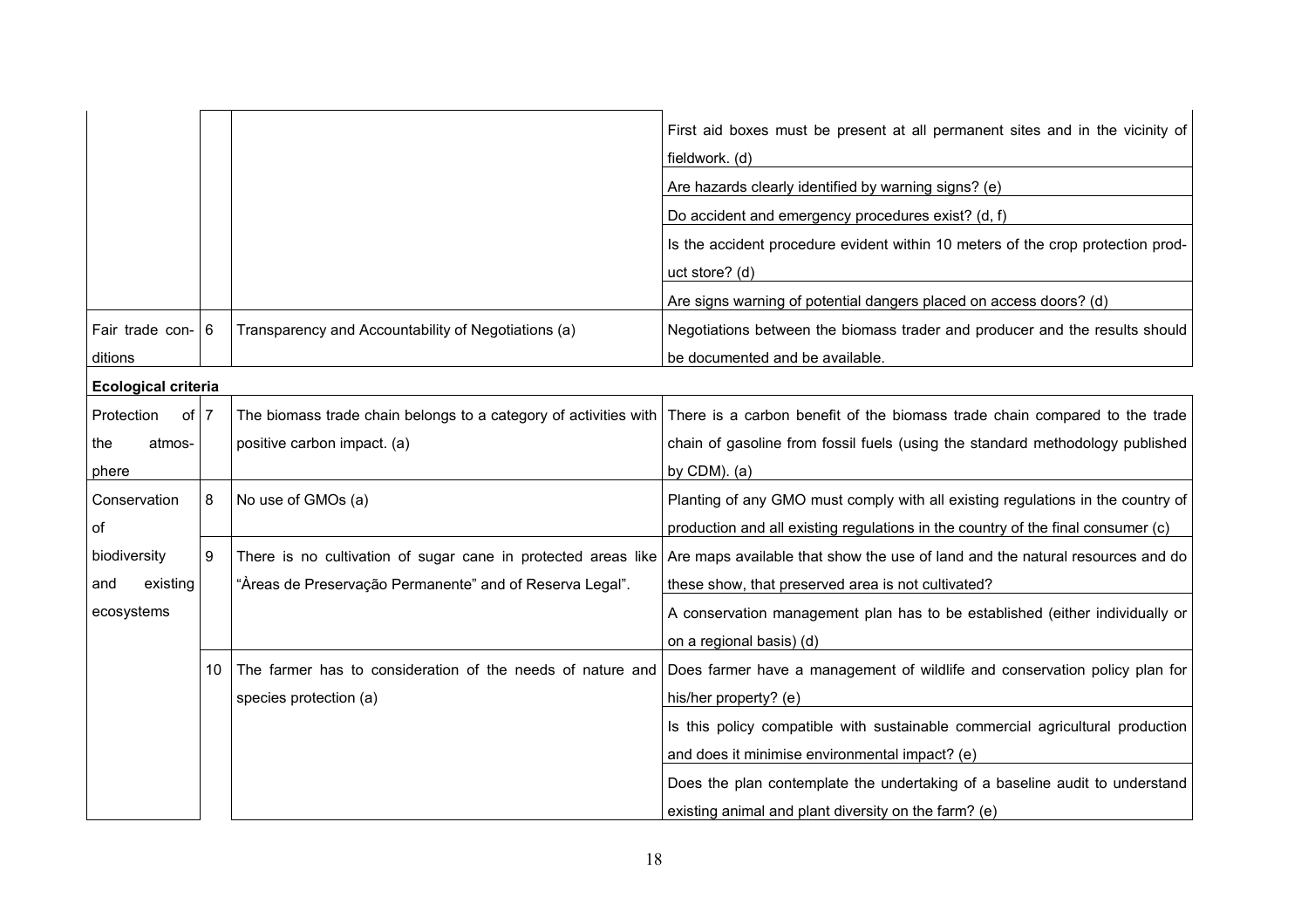|    |                                                                                                                                                                                                    | Does the plan contemplate taking action to avoid damage and deterioration of<br>habitats on the farm? (e)<br>Does the plan contemplate the creation of an action plan to enhance habitats<br>and increase biodiversity on the farm? (e)                                                                                                                                                                                                                                                                                                                                                                                                                                                                                                                                                                                                                                                                                                 |
|----|----------------------------------------------------------------------------------------------------------------------------------------------------------------------------------------------------|-----------------------------------------------------------------------------------------------------------------------------------------------------------------------------------------------------------------------------------------------------------------------------------------------------------------------------------------------------------------------------------------------------------------------------------------------------------------------------------------------------------------------------------------------------------------------------------------------------------------------------------------------------------------------------------------------------------------------------------------------------------------------------------------------------------------------------------------------------------------------------------------------------------------------------------------|
| 11 | The development and adoption of environmentally friendly non-<br>chemical methods of pest management should be promoted<br>and it should be strived to avoid the use of chemical pesticides<br>(a) | Is biological control used for sugar cane pests and control?                                                                                                                                                                                                                                                                                                                                                                                                                                                                                                                                                                                                                                                                                                                                                                                                                                                                            |
| 12 | carried through with adequate equipment and dosages. tiveness of available crop protection products? (d)<br>(EUREPGAP, f)                                                                          | The application of agro-chemicals must be minimized and be Have anti-resistance recommendations been followed to maintain the effec-<br>Has assistance with implementation of IPM systems been obtained through<br>training or advice? (d)<br>Is a current list kept of Crop Protection Products that are used and approved<br>for use on crops being grown? (d)<br>Does this list take account of any changes in local and national crop protection<br>product legislation? (d)<br>Are chemicals, banned in the European Union, not used on crops destined for<br>sale in the European Union? (c)<br>Is application equipment kept in good condition? (d)<br>Is the application equipment verified annually? (d)<br>Is the farmer involved in an independent calibration-certification scheme? (e)<br>Are there facilities for measuring crop protection products? (d)<br>Are there facilities for mixing crop protection products?(d) |
|    |                                                                                                                                                                                                    | Are there facilities to deal with spillage? (d)<br>Is the product inventory documented and readily available? (d)                                                                                                                                                                                                                                                                                                                                                                                                                                                                                                                                                                                                                                                                                                                                                                                                                       |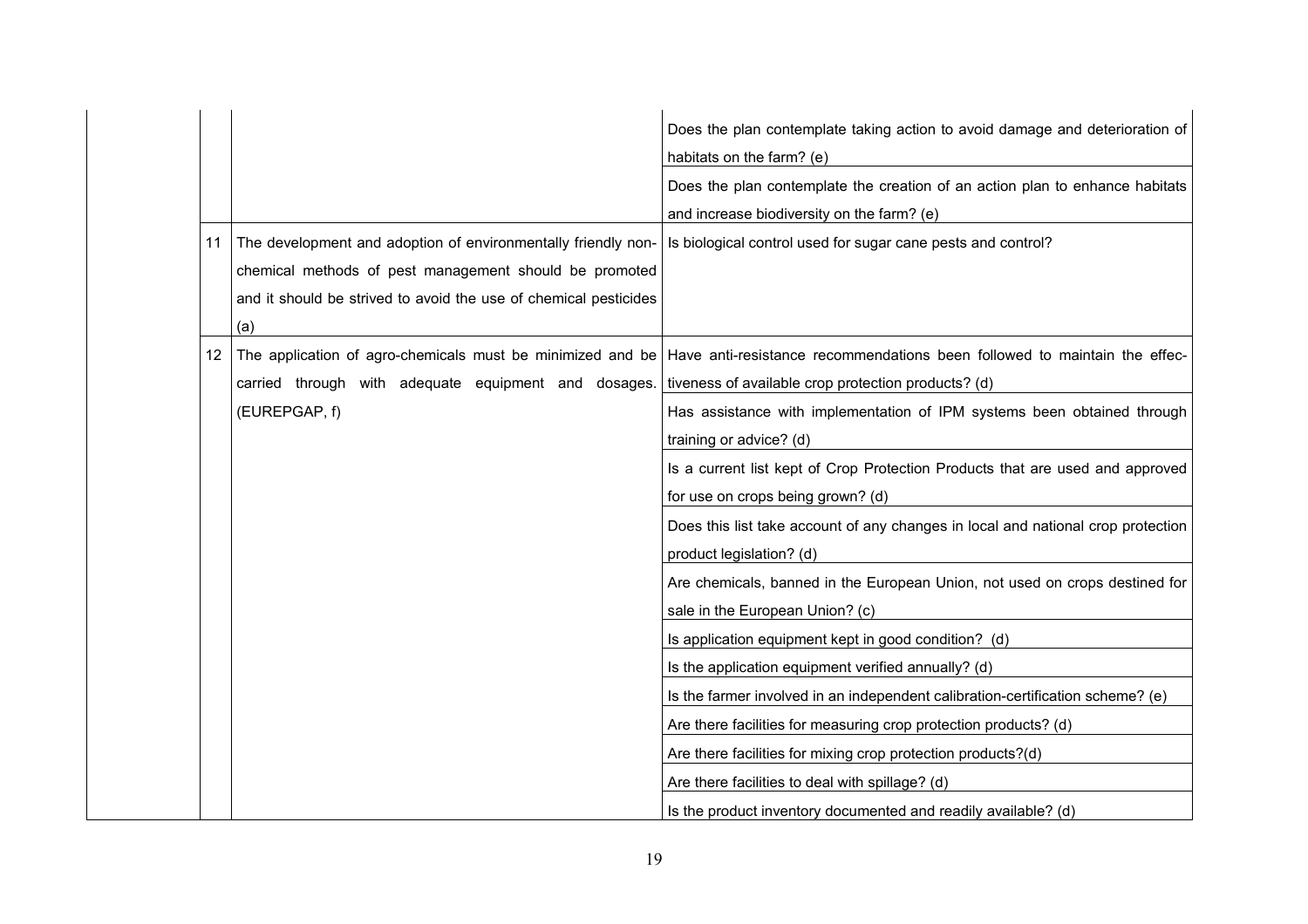Results for group B

| Area of con-               | No                    | Criteria                                                                                     | <b>Indicators</b>                                                                                                                                    |  |
|----------------------------|-----------------------|----------------------------------------------------------------------------------------------|------------------------------------------------------------------------------------------------------------------------------------------------------|--|
| cern                       |                       |                                                                                              |                                                                                                                                                      |  |
| General criteria           |                       |                                                                                              |                                                                                                                                                      |  |
| Traceability               |                       |                                                                                              | Ethanol has to be traceable back to the company where it has   Documents are available which show the movement of the product in each chain of       |  |
|                            |                       | been produced (c)                                                                            | the production chain. (c)                                                                                                                            |  |
| Compliance                 | $\mathbf{2}^{\prime}$ | There must be conformity with the legislation of the country,                                |                                                                                                                                                      |  |
| with regional,             |                       | state and cities. (f)                                                                        |                                                                                                                                                      |  |
| and $3$<br>national        |                       | There must be conformity with the agreements and treated in-                                 |                                                                                                                                                      |  |
| international              |                       | ternational to which the country has signed. (f)                                             |                                                                                                                                                      |  |
| law                        | 4                     |                                                                                              | Burning of sugar cane has to phase out according to na- There is an available technology to harvest cane green? Is legislation enforced?             |  |
|                            |                       | tional/federal law and be done in a secure way                                               |                                                                                                                                                      |  |
|                            | 5                     |                                                                                              | A rotation of culture or green fertilization in the areas where a Are other crops planted after the sugar cane plant has been removed from the field |  |
|                            |                       | new plant of cane has to be planted must be realized. This after an average time of 5 years? |                                                                                                                                                      |  |
|                            |                       | must be at least 80% of the new area. (If)                                                   |                                                                                                                                                      |  |
| Quality                    | 6                     | DIN norm has to be fulfilled                                                                 |                                                                                                                                                      |  |
| <b>Ecological criteria</b> |                       |                                                                                              |                                                                                                                                                      |  |
| Protection<br>of l         | $\overline{7}$        |                                                                                              | The biomass trade chain belongs to a category of activities with There is a carbon benefit of the biomass trade chain compared to the trade chain of |  |
| the<br>atmos-              |                       | positive carbon impact. (a)                                                                  | gasoline from fossil fuels (using the standard methodology published by CDM). (a)                                                                    |  |
| phere                      |                       |                                                                                              |                                                                                                                                                      |  |
| Conservation               | 8                     | No use of GMOs (a)                                                                           | Planting of any GMO must comply with all existing regulations in the country of pro-                                                                 |  |
| of                         |                       |                                                                                              | duction and all existing regulations in the country of the final consumer (c)                                                                        |  |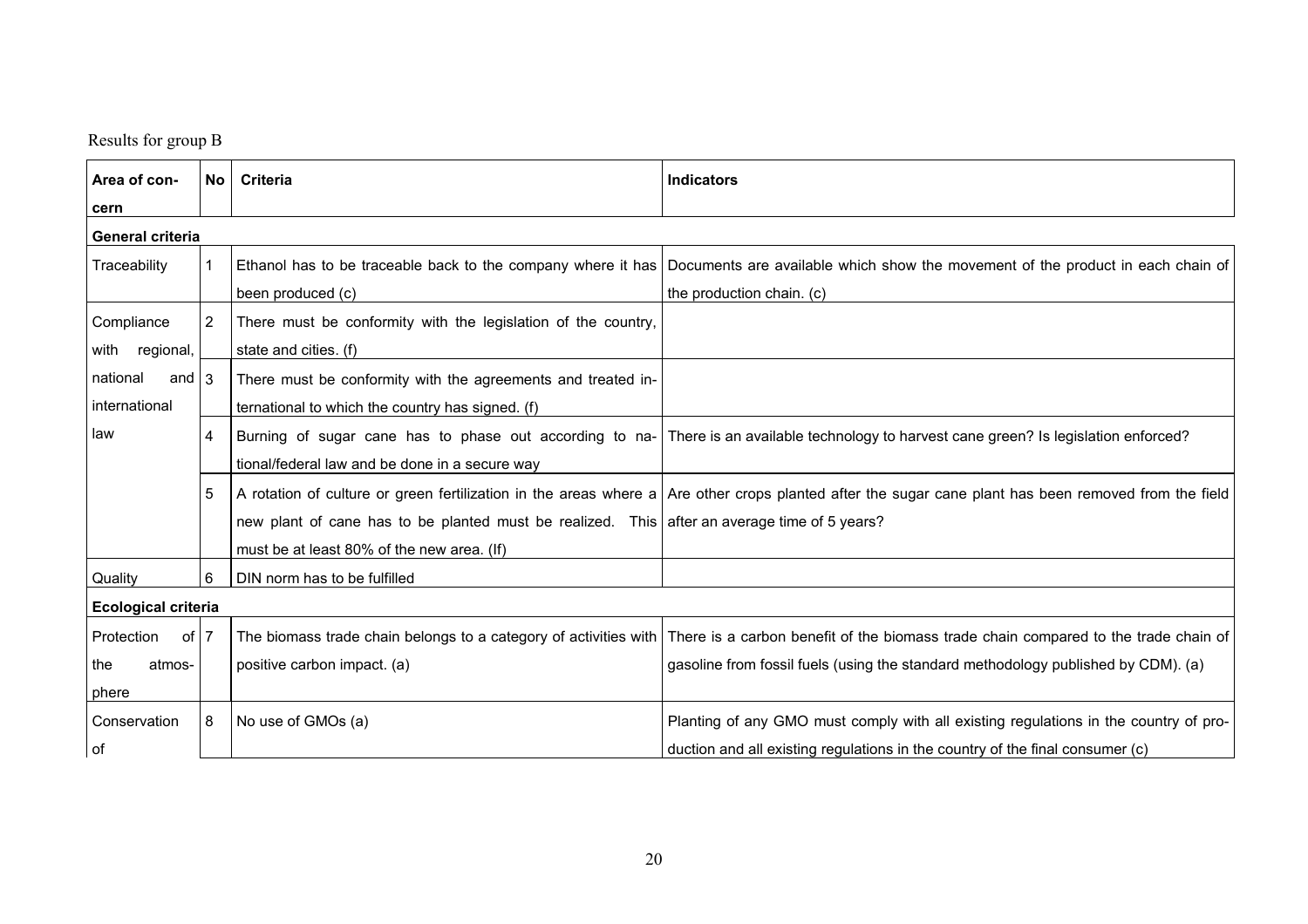| biodiversity |          | 9   | There is no cultivation of sugar cane in protected areas like    | Are maps available that show the use of land and the natural resources and do these                                                            |
|--------------|----------|-----|------------------------------------------------------------------|------------------------------------------------------------------------------------------------------------------------------------------------|
| and          | existing |     | "Àreas de Preservação Permanente" and of Reserva Legal".         | show, that preserved area is not cultivated?                                                                                                   |
| ecosystems   |          |     |                                                                  | A conservation management plan has to be established (either individually or on a                                                              |
|              |          |     |                                                                  | regional basis) (d)                                                                                                                            |
|              |          | 10  | The farmer has to consideration of the needs of nature and       | Does farmer have a management of wildlife and conservation policy plan for his/her                                                             |
|              |          |     | species protection (a)                                           | property? (e)                                                                                                                                  |
|              |          |     |                                                                  | Is this policy compatible with sustainable commercial agricultural production and does                                                         |
|              |          |     |                                                                  | it minimise environmental impact? (e)                                                                                                          |
|              |          |     |                                                                  | Does the plan contemplate the undertaking of a baseline audit to understand existing                                                           |
|              |          |     |                                                                  | animal and plant diversity on the farm? (e)                                                                                                    |
|              |          |     |                                                                  | Does the plan contemplate taking action to avoid damage and deterioration of habi-                                                             |
|              |          |     |                                                                  | tats on the farm? (e)                                                                                                                          |
|              |          |     |                                                                  | Does the plan contemplate the creation of an action plan to enhance habitats and                                                               |
|              |          |     |                                                                  | increase biodiversity on the farm? (e)                                                                                                         |
|              |          | 11  | The development and adoption of environmentally friendly non-    | Is biological control used for sugar cane pests and control?                                                                                   |
|              |          |     |                                                                  |                                                                                                                                                |
|              |          |     | chemical methods of pest management should be promoted           |                                                                                                                                                |
|              |          |     | and it should be strived to avoid the use of chemical pesticides |                                                                                                                                                |
|              |          |     | (a)                                                              |                                                                                                                                                |
|              |          | 12. |                                                                  | The application of agro-chemicals must be minimized and be Have anti-resistance recommendations been followed to maintain the effectiveness of |
|              |          |     | carried through with adequate equipment and dosages.             | available crop protection products? (d)                                                                                                        |
|              |          |     | (EUREPGAP, f)                                                    | Has assistance with implementation of IPM systems been obtained through training or                                                            |
|              |          |     |                                                                  | advice? (d)                                                                                                                                    |
|              |          |     |                                                                  | Is a current list kept of Crop Protection Products that are used and approved for use                                                          |
|              |          |     |                                                                  | on crops being grown? (d)                                                                                                                      |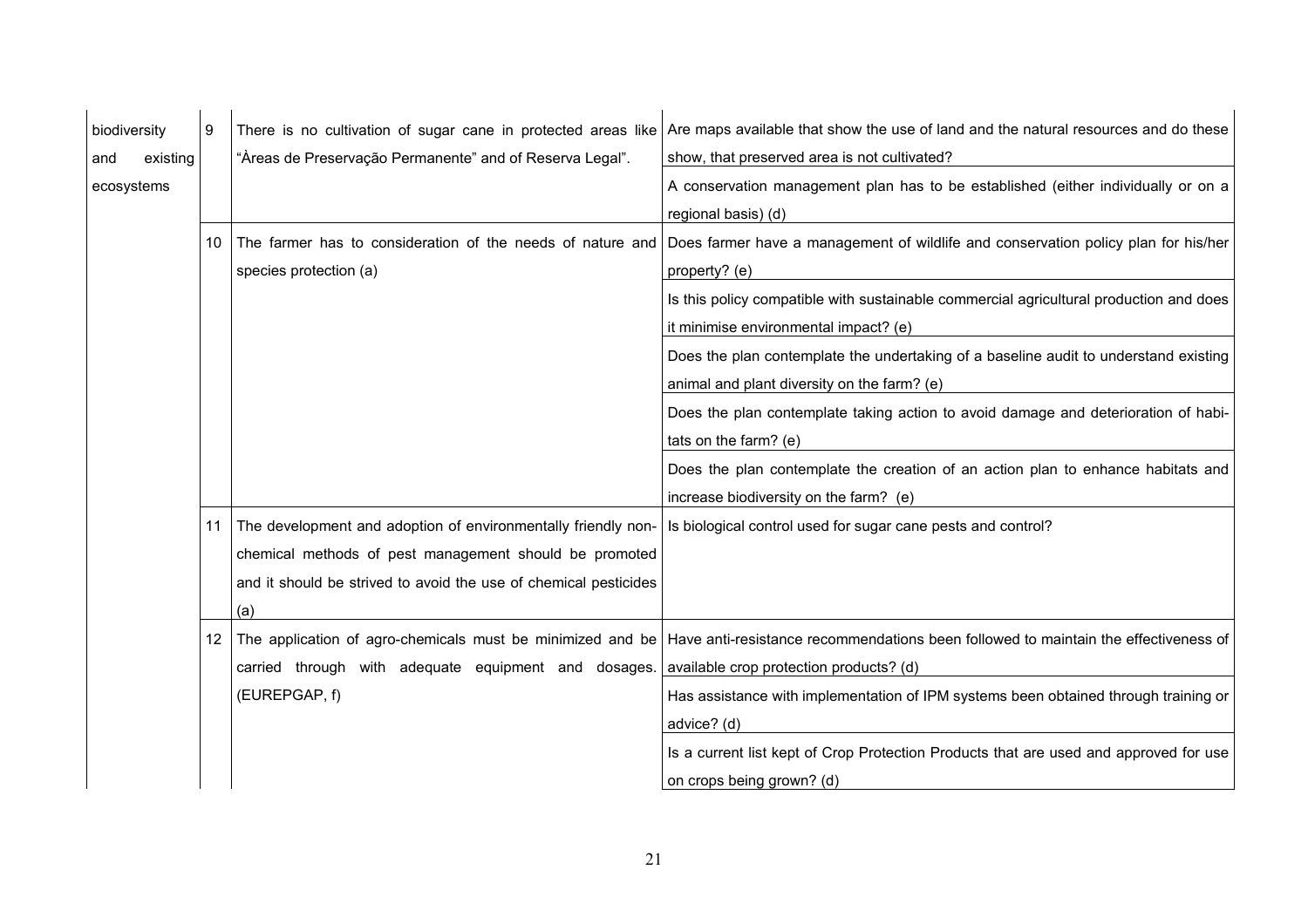| Does this list take account of any changes in local and national crop protection prod- |
|----------------------------------------------------------------------------------------|
| uct legislation? (d)                                                                   |
| Are chemicals, banned in the European Union, not used on crops destined for sale in    |
| the European Union? (c)                                                                |
| Is application equipment kept in good condition? (d)                                   |
| Is the application equipment verified annually? (d)                                    |
| Is the farmer involved in an independent calibration-certification scheme? (e)         |
| Are there facilities for measuring crop protection products? (d)                       |
| Are there facilities for mixing crop protection products?(d)                           |
| Are there facilities to deal with spillage? (d)                                        |
| Is the product inventory documented and readily available? (d)                         |

*Abbreviations:* 

*a) LEWANDOWSKI & FAAJI 2004.* 

*b) SMEETS ET AL. 2005.* 

*c) EUREPGAP, Check-Lit for Fruits and Vegetables, Major Must.* 

*d) EUREPGAP, Check-Lit for Fruits and Vegetables, Minor Must.* 

*e) EUREPGAP, Check-Lit for Fruits and Vegetables, Recommendation.* 

*d) IMAFLOR 2001.*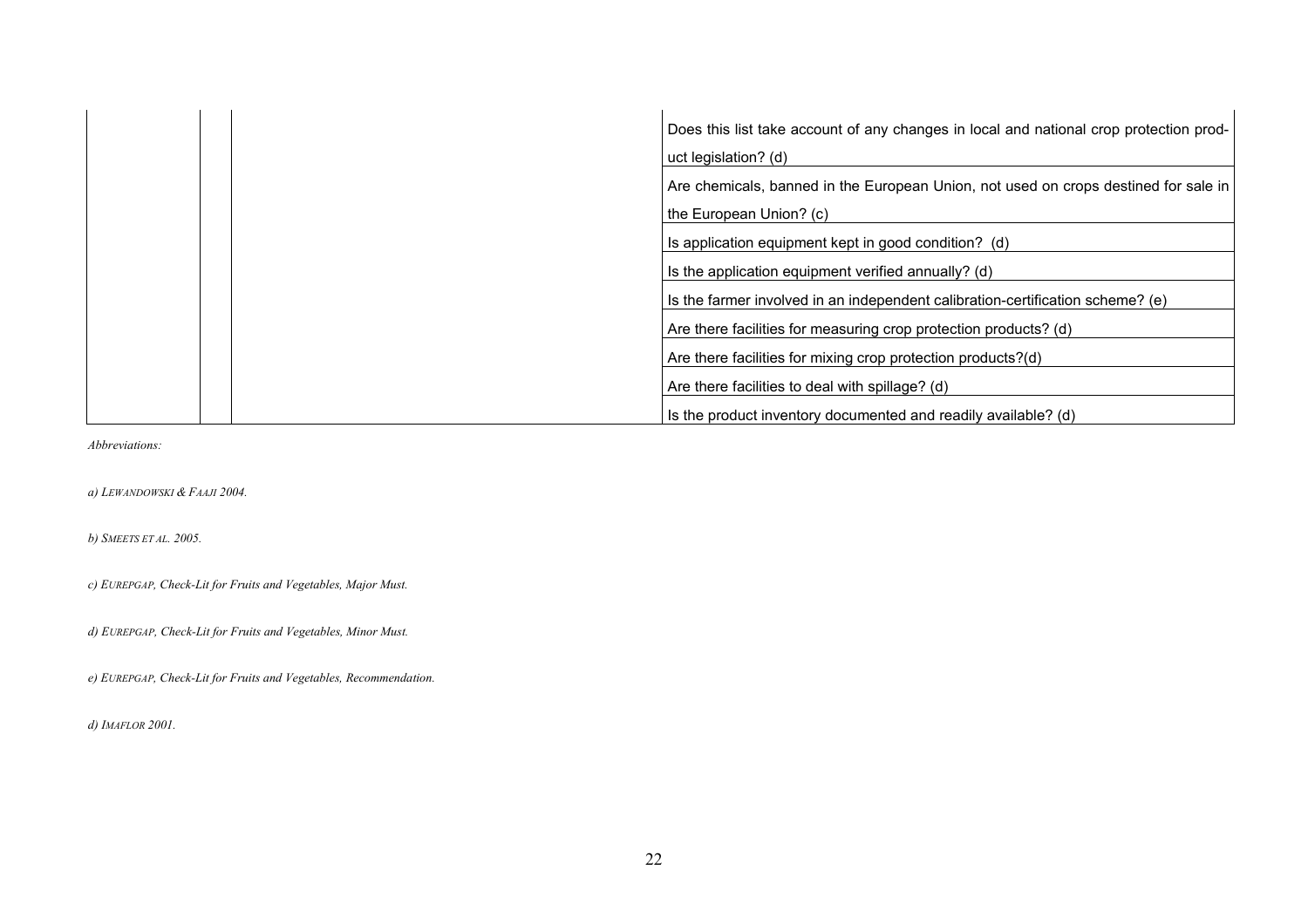# **6 Conclusions**

There is a great demand for the development of standardised minimum requirements for imports of bioethanol as its production is not only expected to rise in those countries that are already producing and exporting. Other tropical countries might take the opportunity to enlarge their sugarcane production as well. Of special interest are countries which will be affected by the reform of the European sugar market (LDC and ACP-states). The EUROPEAN COMMISSION has named this as one of the 'policy axes' in its biofuel strategy, demanding support for the development of bioethanol production. In doing so the EU is nevertheless concerned with goals like overall reducing of  $CO<sup>2</sup>$ -Emissions and globally positive effects for the environment. Social problems like child labour are also high on the agenda of governments as well as NGO's. To ensure the compliance with these goals certification is thought to be an interesting way.

On the other hand certification schemes come at a cost to free trade. They can be used to set up trade barriers. This danger is especially important if sustainability criteria for imported goods contain standards that are not demanded from European producers like "providing schooling for farm workers' children". In order to prevent the use of certification as non-tariff trade-barriers, the principles behind sustainability standards should be universally valid, for the home industry as well as for importers. Due to different social and ecological systems this doesn't mean that standards have to be the same in different countries, but internationally comparable procedures for their elicitation have to be found. In this context our case study made a first step, deducting country-specific standards for Brazil. The case studies have pointed out, that the concrete criteria resulting from these standards differ even from region to region. This pertains to different ecological and social situations as well as to country specific difficulties in measuring and verifying standards, and calls for sustainability standards to be adjusted on their/other agro-regions in order to avoid standards to be used as non-tariff barrier. And of course, only what is measurable at a firm specific base can be part of a certification scheme.

Our study showed that some of the concerns can be addressed by a certification system at relatively low costs. For others like prevention of child labour reliable information can only be gained with considerable efforts. The main ecological concerns "no conversion of forest", "no or little additional pressure on ecosensitive areas" cannot be addressed by a certification scheme, though. Even if all exported sugar comes from land used for agriculture before 2000 and all the sugar from newly conversed areas goes into domestic or Chinese consumption, European consumption will have enhanced the pressure on eco-sensitive regions. Also food supply will necessarily decrease if a greater share of agricultural land is used for energy production. These problems cannot be approached by a certification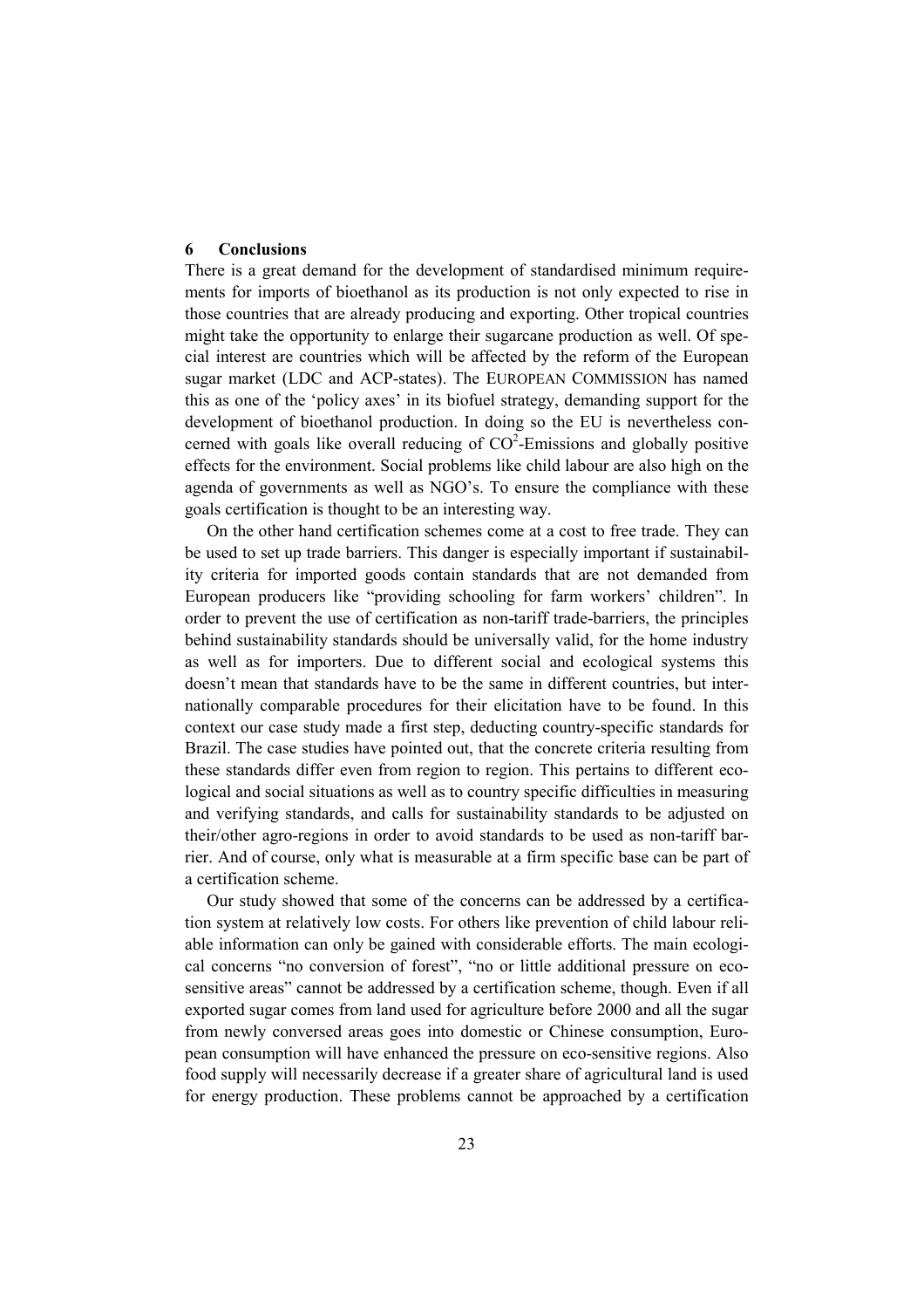system. There are ecological and social costs associated with biofuel consumption on a large scale and they cannot be fundamentally reduced by a certification system.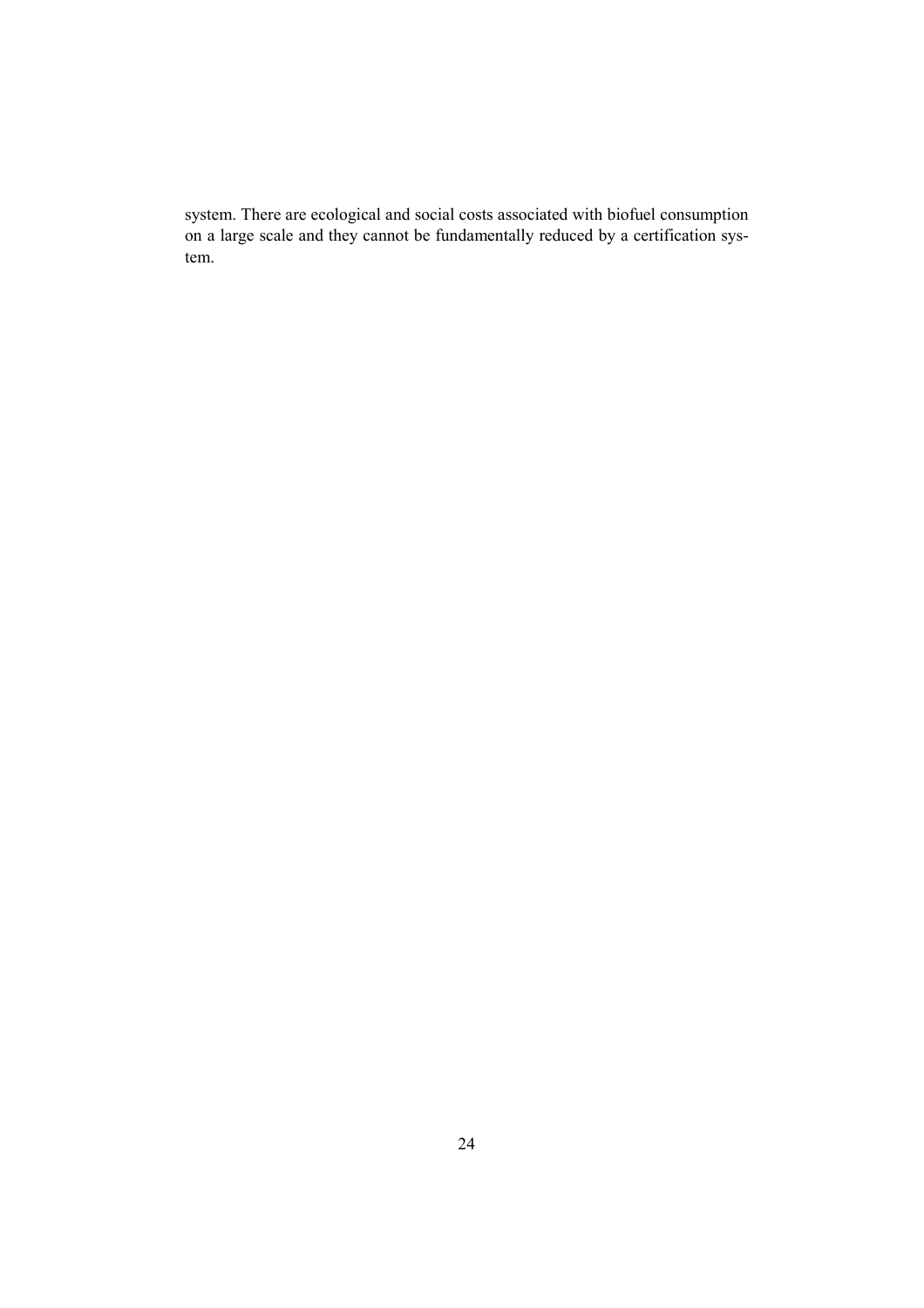# **References**

- BORRERO, M. ET AL. (2003): An environmental management method for sugar cane alcohol production in Brazil, in: *Biomass & Bioenergy*, Vol.25, pp. 287 – 299.
- ERICSSON, K. & L. J. NILSSON (2004): International biofuel trade—A study of the Swedish import, International biofuel trade, in: *Biomass & Bioenergy*, Vol.26, pp.205 – 220.
- HENKE, J. M. (2005): Biokraftstoffe: eine weltwirtschaftliche Perspektive, Institut für Weltwirtschaft, Kiel.
- EUROPEAN COMMISSION (2003): Directive 2003/30/EC of the European Parliament and of the Council of May 2003, Official Journal of the European Union, Brussels.
- EUROPEAN COMMISSION (2006): An EU Strategy for Biofuels, COM(2006) 34 final, Brussels.
- IEA (2004): Biofuels for transport: an international perspective, Paris.
- IBGE (Instituto Brasileiro de Geografia e Estatística) (2003): Download estatisticas, URL: http://www.ibge.gov.br/, (14.03.2006).
- LAMNEK, S. (2005): Qualitative Sozialforschung, Basel.
- LEWANDOWSKI, I. & A. FAAJI (2004): Steps towards the development of a certification system for sustainable bio-energy trade, Report NWS-E-2004-31, Utrecht.
- MACEDO, I.C. (2005): Introduction, in: MACEDO, I.C. (Eds.): *Sugar Cane's Energy – Twelve Studies on Brazilian Sugar Cane Agribusiness and its Sustainability*, UNICA and Berlendis Editores Ltda., São Paulo and Brasilia, pp.39-45.
- MAYRING, P. (2002): Einführung in die Qualitative Sozialforschung, Weinheim und Basel.
- MENARD C. & M. SHIRLEY (eds.) (2005): Handbook of New Institutional Economics, Edwar Elgar, Cheltenham.
- MEUSER, M. & U. NAGEL (1991): Experteninterview vielfach erprobt, wenig bedacht, in: Graz, D. & K. Krainer (Eds.): *Qualitativ-empirische Sozialforschung*, Opladen.
- MORAES, M. (2005): Number and quality of jobs in the sugar cane agribusiness, in: MACEDO, I.C. (Eds.): *Sugar Cane's Energy - Twelve Studies on Brazilian Sugar Cane Agribusiness and its Sustainability*, UNICA and Berlendis Editores Ltda., São Paulo and Brasilia, pp.207-213.
- MORRIS, M. ET AL. (2002): Increased power generation from sugar cane biomass - the results of a technical and economic evaluation of the benefits of using